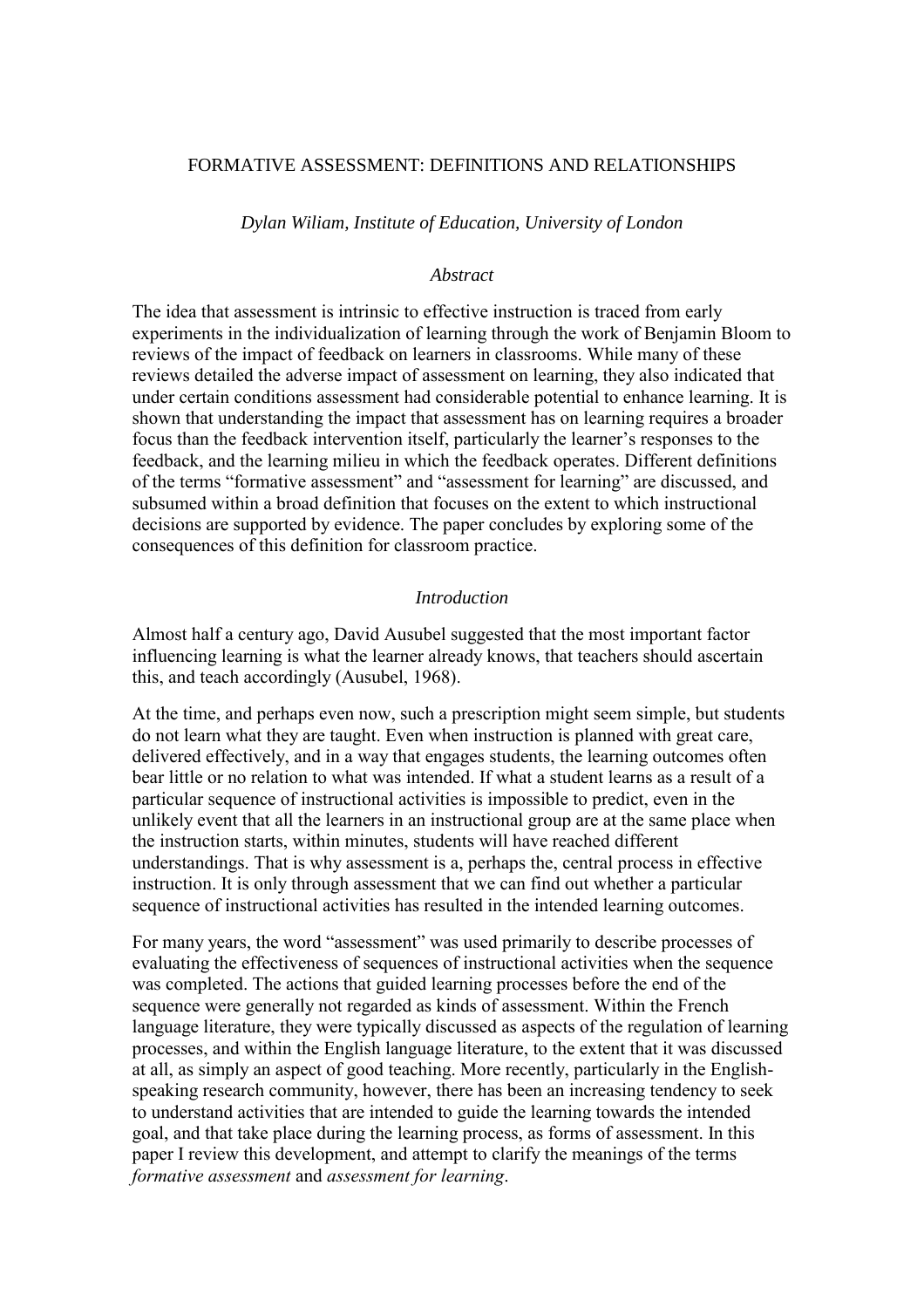#### *Assessment for learning: origins and antecedents*

For many years, it seems that the prevailing view of education was that, provided instruction was of reasonable quality, it need not be adaptive to the needs of learners. It was assumed either that well-designed instruction would be effective for the majority of students for whom it was intended (with others being assigned to remedial activities) or that the causes of any failures to learn lay within the individual learner (the material was just too hard for them, and they should instead pursue other, and generally less academic, avenues). However, in the 1960s, Benjamin Bloom and his graduate students at the University of Chicago began to explore the idea that the normal distribution of student outcomes was not a "natural" outcome, but caused by the failure of the instruction to recognize differences in learners.

The "Individual System" often regarded as the first truly individualized system of instruction (see, for example, Reiser, 1986), was developed by Frederic Burk, from 1912 to 1913, for use in the elementary school associated with the San Francisco Normal State School, an institution providing pre-service education for teachers. One of Burk's colleagues, Mary Ward, had been getting her trainee teachers to develop selfinstructional materials and Burk and others developed similar materials that covered most of the curriculum from kindergarten to sixth grade. Two other individuals who had worked with Ward and Burk at the San Francisco Normal State School, Carleton Washburne and Helen Parkhurst, developed these ideas further after they left the School. In 1919, Washburne implemented the Winnetka Plan, when he became superintendent of the Winnetka Public Schools in Illinois and in the same year, Parkhurst implemented the Dalton Plan in a school for disabled students in Dalton, Massachusetts (Parkhurst, 1922).

Bloom was convinced that such individualization was beneficial—indeed he regarded one-to-one tutorial instruction as the "gold standard" for education against which others should be compared (Bloom, 1984a)—but was concerned that this obviously would not be affordable for mass public education, hence "the search for methods of group instruction as effective as one-to-one tutoring" (Bloom, 1984b).

One of the main reasons that one-to-one tutoring is so effective, according to Bloom, is that the tutor is able to identify errors in the student's work immediately, and then to provide clarification, and further follow-up if necessary (Guskey, 2010). Bloom described these two processes as "feedback" and "correctives" and this language has become part of the standard way of talking about assessment ever since. However, in a very important sense, Bloom's distinction between "feedback" and "correctives" has been counterproductive, and has served to distort the original meaning of the term "feedback" in a particularly unfortunate manner.

In 1940, Norbert Wiener and his colleagues had been developing automatic rangefinders for anti-aircraft guns. He realized that effective action required a closed system that allowed the effects of actions taken within the system to be evaluated, and in the light of that evaluation, to modify future actions (Wiener, 1948). In such systems, there were two kinds of loops: those that tended to push the system further in the direction in which it was already going (which he termed positive feedback loops) and those that opposed the tendency in the system (which he termed negative feedback loops). Positive feedback loops produce instability, driving the system towards either explosion or collapse. Examples of the former are simple population growth with plentiful food and no predators, and inflationary price/wage spirals in economics; examples of the latter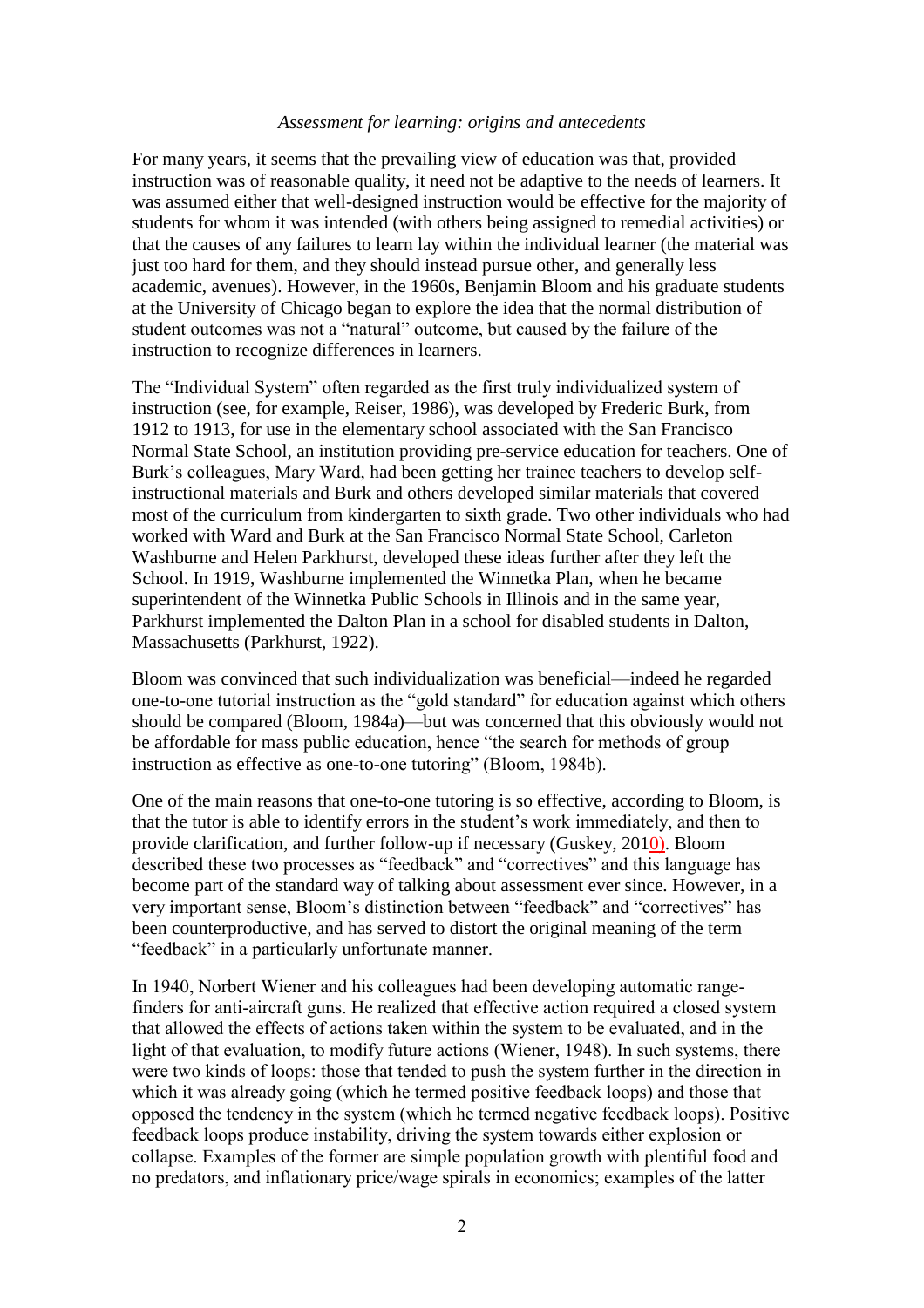include economic depression, food hoarding in times of shortage, and the loss of tax revenue in urban areas as a result of "middle-class flight". The use of the qualifier "positive" is not intended to provide any assessment of the value of such feedback indeed, positive feedback is almost always has undesirable effects. Rather the term "positive" denotes simply the alignment between the existing tendency of the system, and the effect of the impetus provided by the feedback.

In contrast, negative feedback loops produce stability, because they tend to drive the system back to a former state. One example of such a system is population growth with limited food supply, in which shortage of food slows population growth. Depending on the conditions, the system then either approaches, or oscillates with decreasing amplitude around, a steady state (the carrying capacity of the environment). Perhaps the most familiar example is the domestic thermostat. When the temperature of the room drops below the setting on the thermostat, a signal is sent to turn on the heating system. When the room heats up above the setting on the thermostat, a signal is sent to turn off the heating system.

The important point about Wiener"s formulation is that information does not become "feedback" unless it is provided within a system that can use that information to affect future performance. The importance of thinking about feedback *systems*, rather than just the nature of the information itself, particularly within the behavioural sciences, was emphasized by Ramaprasad (1983) who noted: "Feedback is information about the gap between the actual level and the reference level of a system parameter which is used to alter the gap in some way" (Ramaprasad, 1983, p. 4). The *use* of the information was reinforced by Sadler (1989):

An important feature of Ramaprasad"s definition is that information about the gap between actual and reference levels is considered as feedback *only when it is used to alter the gap*. If the information is simply recorded, passed to a third party who lacks either the knowledge or the power to change the outcome, or is too deeply coded (for example, as a summary grade given by the teacher) to lead to appropriate action, the control loop cannot be closed, and "dangling data" substituted for effective feedback. (p. 121)

This is why Bloom"s formulation is unhelpful. In describing the information generated about the gap between current and desired performance as "feedback" Bloom separated the information from its instructional consequences. For Wiener, Ramaprasad, and Sadler, feedback is more than just information. It is information generated within a particular system, for a particular purpose. This is why feedback has to be domainspecific. In helping players improve their free-throw percentage, basketball coaches don"t just tell the athletes to make sure that they get the ball through the hoop; they focus on mechanics such as reminding the athlete to bend their knees, and to keep the elbows tucked in. When providing feedback to students learning mathematics, it is not helpful to tell them that they need to improve their work, even if this is true. It is more helpful to point out what kinds of errors they are making, and what they need to do to improve.

A second point about the feedback system is that it has been designed so that the information generated is capable of affecting the future performance of the system. As soon as the term "feedback" is used to denote simply any data about the gap between current and desired level of performance, or worse, simply for descriptions of the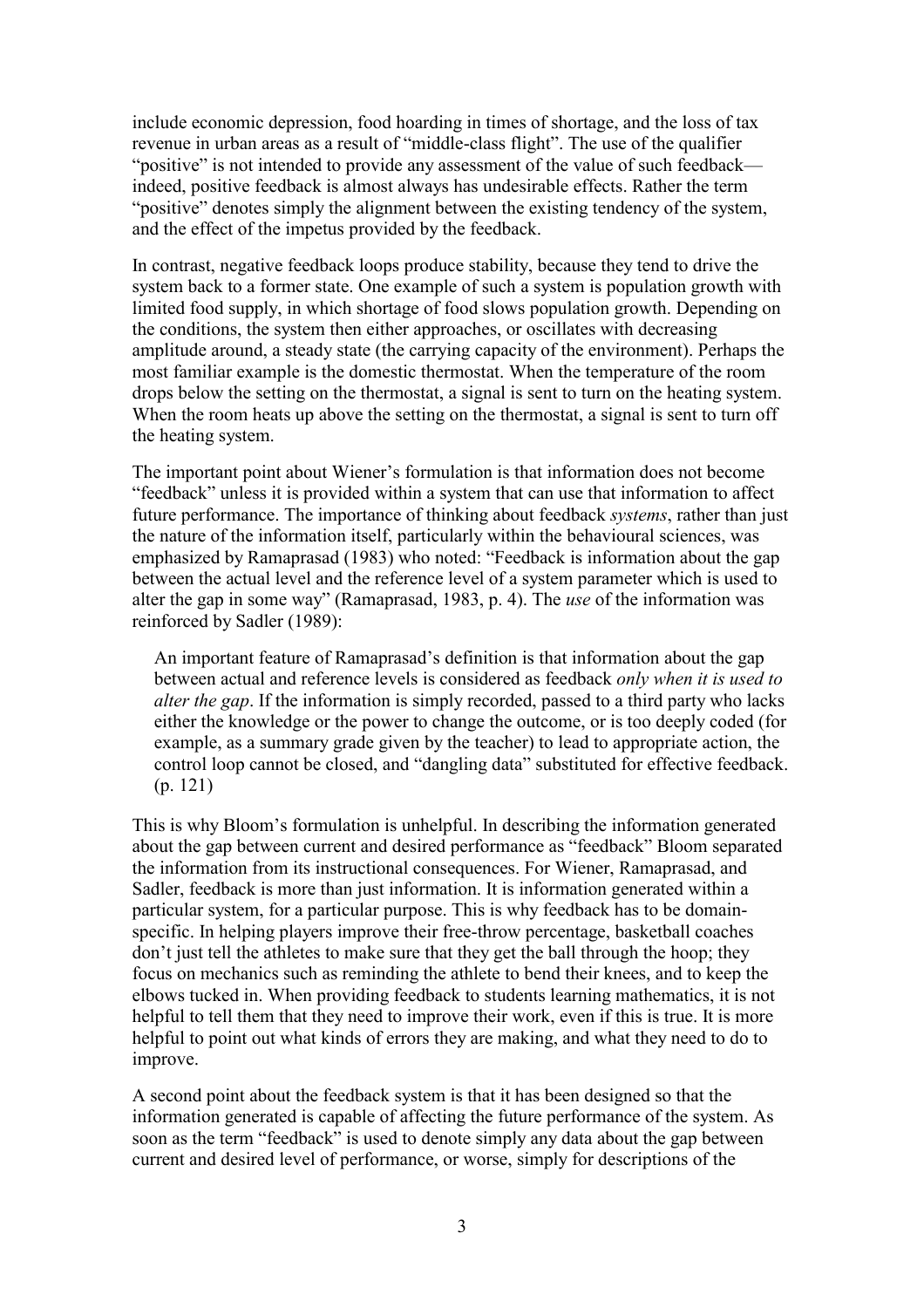current level of performance, it loses all connection with its original, and powerful, meaning.

This is more than a semantic point. Originally, the suffix "back" was intended to describe the direction of information flow. In much current usage, it appears to be used to signify chronology, and it seems that any information about previous performance would qualify as feedback. Ramaprasad and Sadler suggest that the term "feedback" should not be used unless there is an impact on future performance. Others (e.g., Black & Wiliam, 1998b) accept the term "feedback" as it is commonly used, but require an additional condition, that it actually improves student learning, for it to be counted as good. Either way, what is important is the acknowledgement that the use of assessment information to improve learning cannot be separated from the instructional system within which it is provided. Between 1986 and 1998, nine substantial articles reviewed the impact of assessment practices on students and their learning in the context of the classroom, and the consistency of findings from these nine reviews created significant interest amongst researchers, policy-makers and classroom practitioners in how these ideas could be applied in practice. In the following section, these nine reviews, and more recent work in this area, are briefly reviewed.

# *Reviews of Research on Assessment and Classroom Learning*

Fuchs and Fuchs (1986) conducted a meta-analysis of 21 research reports, which yielded 96 different effect sizes, relating to learners from pre-school to twelfth grade, most of whom had mild or moderate learning disabilities. All of the studies focused on the use of the feedback to and by teachers, with frequencies of between two and five times per week. The mean effect size was 0.70 standard deviations with slightly smaller effects (0.63) for the 22 effect sizes involving learners without disabilities. In those studies where teachers worked to set rules about reviews of the data and actions to follow (about half of the studies reviewed), the mean effect size was 0.92, whereas when actions were left to teachers' judgments the effect size was only 0.42. Also noteworthy was that where teachers undertook to produce graphs of the progress of individual children as a guide and stimulus to action, the mean effect was larger (0.70) than in those where this was not done (mean effect size 0.26).

Another review (Natriello, 1987) proposed a model of the evaluation process as consisting of eight stages:

- 1. Establishing the purpose of the evaluation;
- 2. Assigning tasks to students;
- 3. Setting criteria for student performance;
- 4. Settings standards for student performance;
- 5. Sampling information on student performance;
- 6. Appraising student performance;
- 7. Providing feedback to student performers; and
- 8. Monitoring outcomes of the evaluation of students.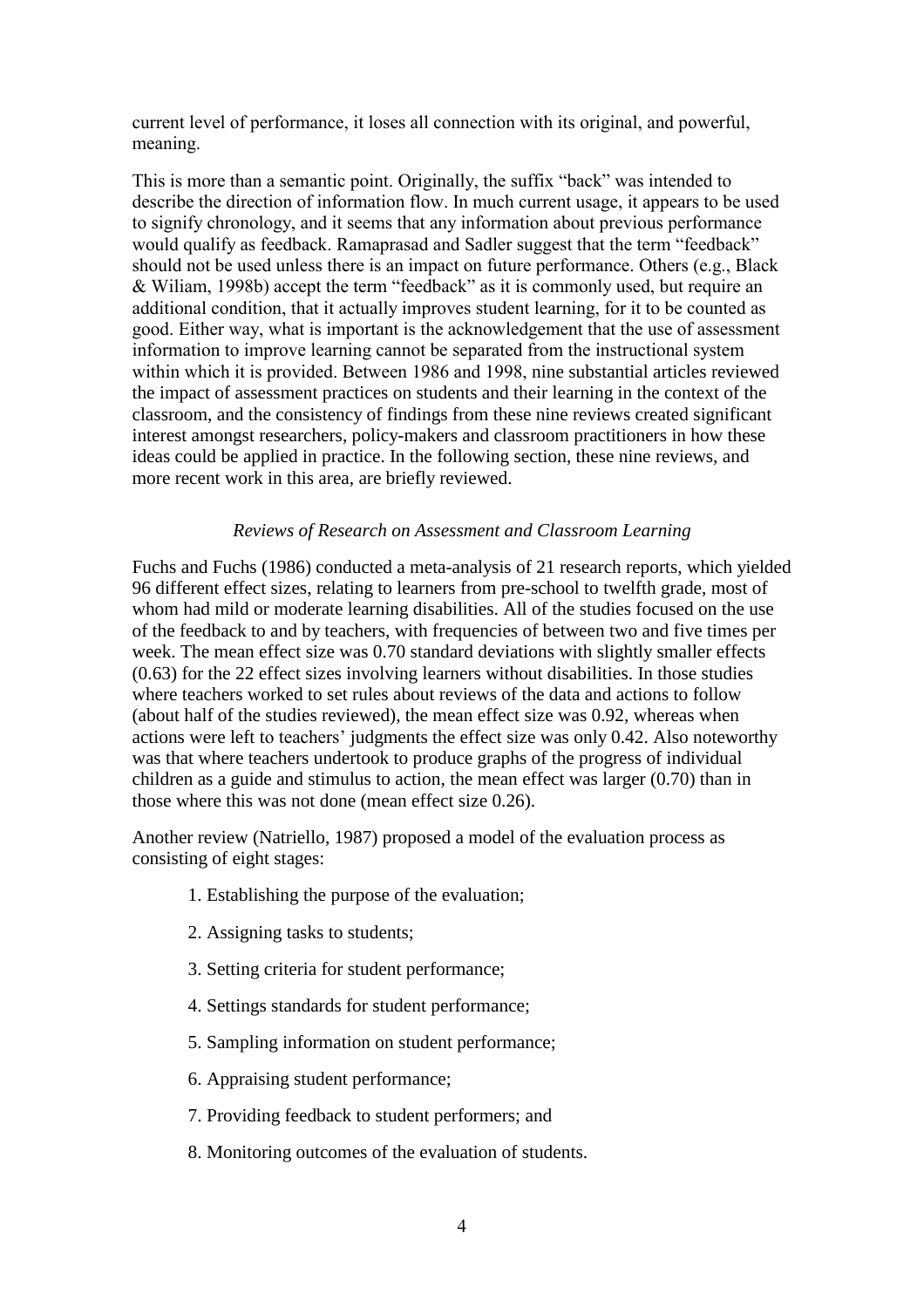His major conclusion was that little could be concluded from the research, for three main reasons. The first was that the available studies researched what was actually in place, rather than what might be, and as a result tended to confirm the problems with existing practices rather than providing a basis for improved practice. The second was the fact that most of the studies reviewed "concentrate on one or two aspects of the evaluation process. As a result, they fail to consider the impact of other key elements in determining the effects of evaluations" (p. 170).

Third, and perhaps most importantly, few of the studies Natriello reviewed considered explicitly the fact that evaluations were used in schools for a multiplicity of purposes and that comparisons were likely to be misleading where different kinds of evaluations were compared in terms of functions for which they had not been designed. For example, a finding that differentiated feedback had more impact on directing future student learning than grades may be showing nothing more than the fact that systems generally do more effectively those things they are designed to do than those things they are not designed to do.

The third review (Crooks, 1988) had a rather narrower focus—the impact of classroom evaluation practices on students. His review covered formal classroom-based assessments such as tests, informal evaluation processes such as adjunct questions in texts, and oral questioning by teachers in class. His main conclusion was that "Too much emphasis has been placed on the grading function of evaluation and too little on its role in assisting students to learn" (p. 468). He also noted that a rebalancing of the attention paid to these two roles was needed, since an over-emphasis on the grading function not only used time that could more profitably spent on other activities, but was actually counter-productive, resulting in:

reduction of intrinsic motivation, debilitating evaluation anxiety, ability attributions for success and failure that undermine student effort, lowered self-efficacy for learning in the weaker students, reduced use and effectiveness of feedback to improve learning, and poorer social relationships among the students. (p. 468)

A fourth study of the impact of classroom assessment practices on students and their learning in the context of the classroom was undertaken by Bangert-Drowns, Kulik and Kulik (1991), who investigated the effects of frequent classroom testing. They found that students who took at least one test over a 15 week period scored 0.5 standard deviations higher than those who did not, and that more frequent testing was associated with higher levels of achievement, although testing more frequently that once every two weeks appeared to confer no additional benefit. In a related study, Bangert-Drowns, Kulik, Kulik and Morgan (1991) reported the results of a meta-analysis of 58 effect sizes from 40 research reports on the effects of feedback in what they called "test-like" events such as questions embedded in programmed learning materials, review tests at the end of a block of teaching, and so on. They found that the crucial mediating variable in determining the impact of feedback on learning was the degree to which the nature of the feedback, and the way it was provided, encouraged "mindfulness" in students. So, where students could look ahead to the answers before they had attempted the questions themselves, achievement was reduced, but where the studies controlled for this "presearch availability," the effect size was 0.26 standard deviations. Moreover, where the interventions also provided feedback to students in terms of details of the correct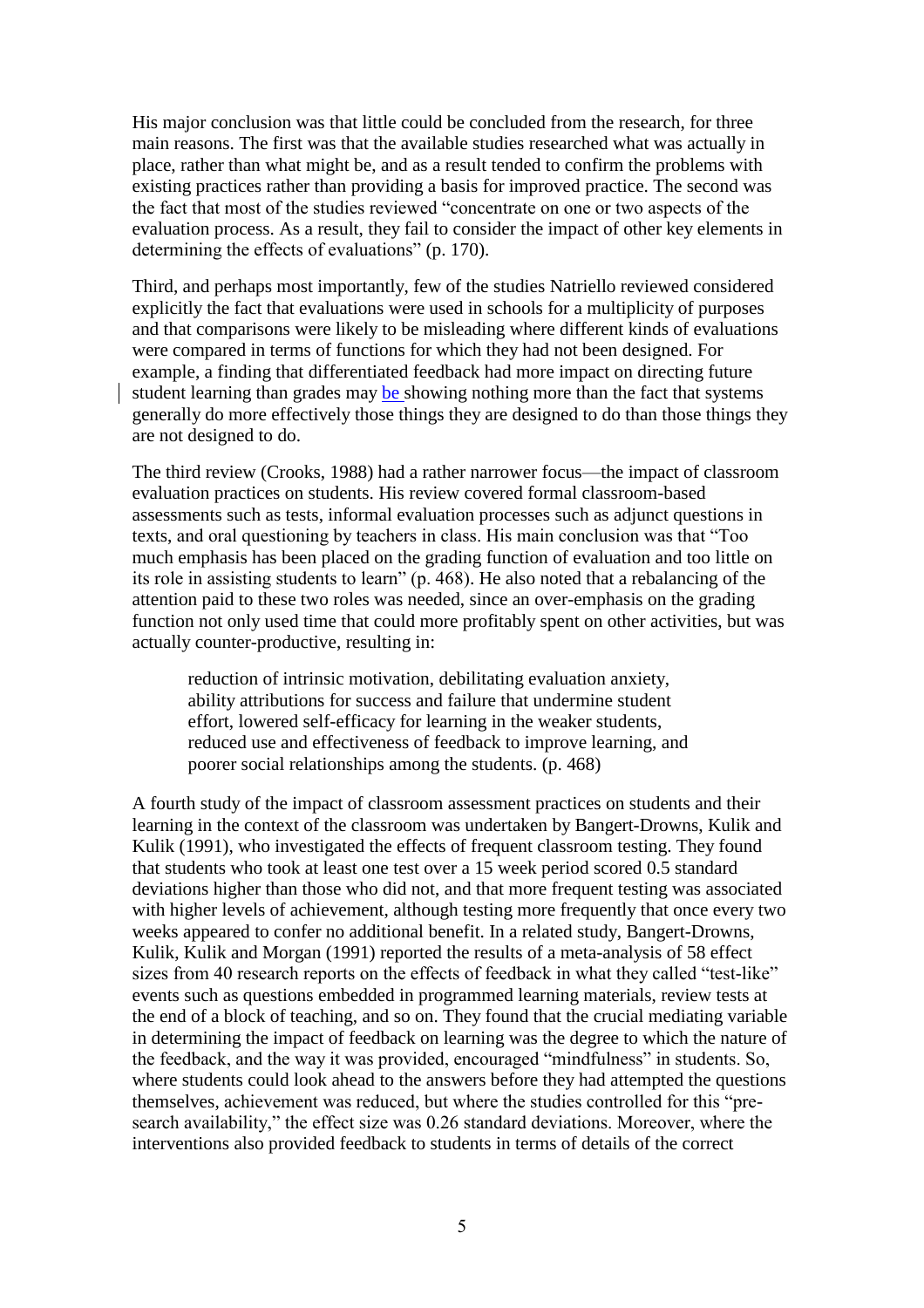answer, rather than just whether the students' response was correct or not, the mean effect size was 0.58 standard deviations.

These broad findings were confirmed by Dempster (1991) in a review of studies on the effects of feedback in tests, although he pointed out that many of the relevant studies measured achievement in terms of content knowledge and low-level skills, so it was not clear that such findings would necessarily generalize to higher-order thinking. In a subsequent paper (Dempster, 1992), he argued that, while the benefits of integrating assessment with instruction were clear and there was an emerging consensus in the research for the conditions for effective assessment, including frequent testing soon after instruction, cumulating demand, and feedback soon after testing, assessment was neglected in teacher education and there was evidence that current practices in schools were far from these ideals.

A review by Elshout-Mohr (1994), published originally in Dutch, and reviewing many studies not available in English, suggested that knowledge of correct answers was more useful for simple tasks but less useful for more complex tasks. Correcting what is wrong can be an effective approach for the learning of simple material, but for more complex material, learning requires the development of new capabilities that, according to Elshout-Mohr, requires a more dialogic kind of feedback, rather than the giving of correct answers, and therefore also requires the learner to become active in managing the process.

Much of this work had focused on the effects of feedback in schools. However, in 1996, Kluger and DeNisi published a review of the effects of feedback in schools, colleges and workplaces. They began by defining feedback interventions as "actions taken by (an) external agent(s) to provide information regarding some aspect(s) of one's task performance" (p. 255). They identified over 3000 relevant studies published between 1905 and 1995, but noted that many of these were very small studies (in many cases involving only a single participant), and were reported in insufficient detail to permit the calculation of an effect size for the intervention. In order to be sure that poor quality studies were not being included, Kluger and DeNisi established three criteria for inclusion in their review:

- 1. The participants had to be divided into two groups, the only difference between the groups, as far as could be judged, being whether they received feedback or not.
- 2. The study involved at least ten participants.
- 3. They included a measurement of performance with sufficient details provided for the size of the impact of feedback on performance to be calculated.

Surprisingly, only 131 of the 3000 relevant studies satisfied these criteria, and these selected studies reported 607 effect sizes, involving 23,663 observations of 12,652 participants. Across all the studies, the average effect size for feedback was 0.41 standard deviations, but the effects varied considerably across the different studies. Most notably, in 50 out of the 131 studies (i.e., 38%), feedback actually lowered average performance. In seeking to understand this, they looked for "moderators" of feedback effects and found that feedback interventions were least effective when they focused attention on the self, more effective when they focused on the focal task, and most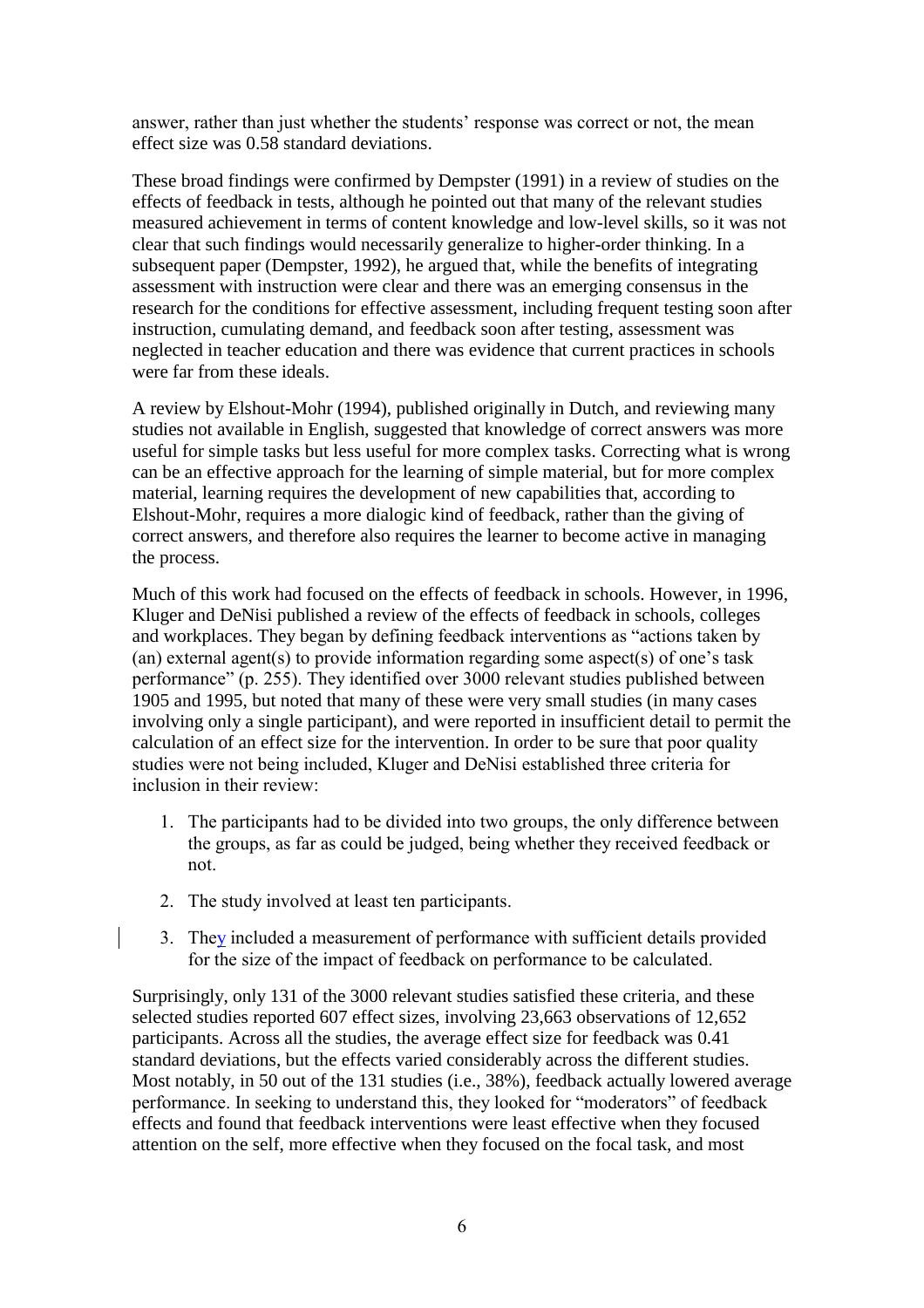effective when they focused on the details of the focal task and when they involved goal-setting.

However, they concluded that whether feedback "works" or not, and if so, by how much, were not the right questions to ask. They pointed out that there are two kinds of feedback intervention: those that indicate that current performance falls short of the desired goal or that current performance exceeds the current goal. Once received, there are four kinds of response the individual can make—change behaviour to reach the goal, modify the goal, abandon the goal, or reject the feedback. This leads to eight possible effects of feedback interventions, as shown in table 1.

| Response type   | Feedback indicates performance<br>exceeds goal | Feedback indicates performance<br>falls short of goal |
|-----------------|------------------------------------------------|-------------------------------------------------------|
| Change behavior | Exert less effort                              | <b>Increase effort</b>                                |
| Change goal     | <b>Increase aspiration</b>                     | Reduce aspiration                                     |
| Abandon goal    | Decide goal is too easy                        | Decide goal is too hard                               |
| Reject feedback | Feedback is ignored                            | Feedback is ignored                                   |

*Table 1: Possible Responses to Feedback Interventions (Kluger & DeNisi, 1996)*

In other words, there are eight possible responses to a feedback intervention, and six of them are likely to be ineffective or worse. Only two responses, highlighted in bold in table 1, are likely to have positive outcomes. But even when feedback is seen to have an effect, this may not be sustained, as has been found in some implementations of computer-assisted learning. If feedback works to increase motivation, then increasingly large efforts need to be made to maintain motivation. Feedback focused on task learning can emphasize instrumental goals, and thus inhibit deep learning. In such situations it might be better to provide more task information or even to encourage a trial and improvement strategy, thus generating feedback without a feedback intervention. They showed that feedback interventions were less effective when they cued attention beyond the task (for example on the self), and more effective when the feedback cued attention on task motivation or task learning (this is taken up in more detail in the discussion of the review by Hattie and Timperley and of the "dual-processing" theory of Monique Boekaerts below). This model accounts for the well-known earlier findings that praise (like other cues that draw attention away from the task and towards the self) often has negative effects (Brophy, 1981).

Black and Wiliam (1998a) sought to update the reviews discussed above. One problem they reported was a general difficulty in defining the field. They noted that the reviews by Natriello and Crooks mentioned above had cited 91 and 241 references respectively, and yet only nine references were common to both papers and neither cited the review by Fuchs and Fuchs. In their own work, Black and Wiliam found that attempting to rely on electronic methods either generated far too many irrelevant sources or failed to identify key papers. In order to be sure of reviewing the field thoroughly, they physically examined each issue of 76 of the journals considered most likely to contain relevant research published between 1987 and 1997. Black and Wiliam's review, which cited 250 studies, found that effective use of classroom assessment yielded improvements in student achievement of between 0.4 and 0.7 standard deviations (although they noted problems with the interpretation of effect sizes across different studies—see discussion in next section).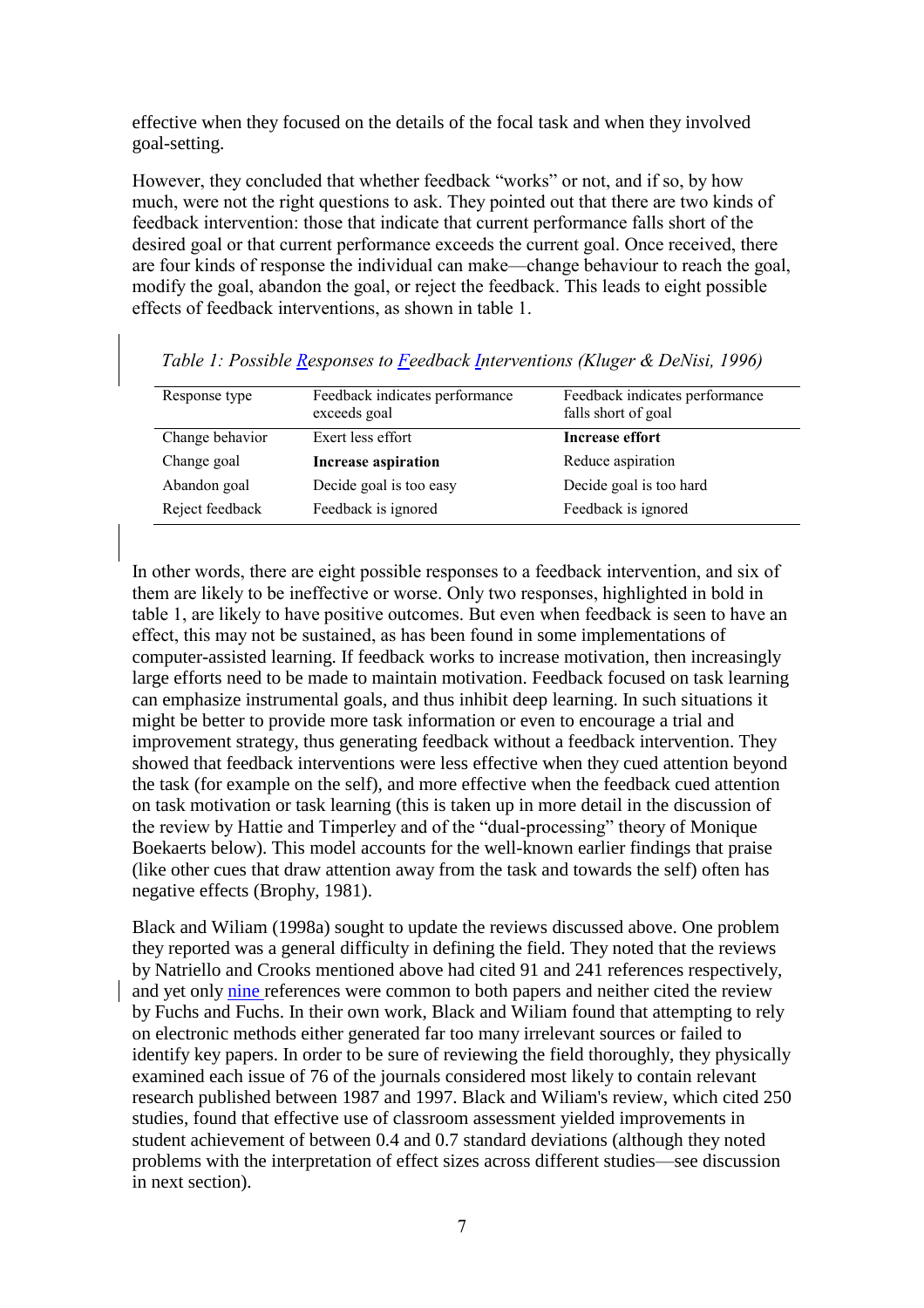In framing their review, Black and Wiliam (1998a) first presented a number of "examples in evidence that illustrated a number of features of effective formative assessment. Perhaps the most important feature they identified was that, to be effective, formative assessment had to be integrated into classroom practice, requiring a fundamental reorganization of classroom operations:

It is hard to see how any innovation in formative assessment can be treated as a marginal change in classroom work. All such work involves some degree of feedback between those taught and the teacher, and this is entailed in the quality of their interactions which is at the heart of pedagogy. (Black & Wiliam, 1998a, p. 16)

Black and Wiliam (1998a) also noted that for assessment to function formatively, the feedback information had to be used, and thus the differential treatments that are incorporated in response to the feedback are at the heart of effective learning. Moreover, for these differentiated treatments to be selected appropriately, teachers need adequate models of how students will react to, and make use of, the feedback. As Perrenoud (1998) noted in his commentary on the Black and Wiliam paper, "…the feedback given to pupils in class is like so many bottles thrown into the sea. No one can be sure that the message they contain will one day find a receiver" (p. 87). The consequence of this is that the design of effective formative assessment cannot be detached from the learning milieu in which it is undertaken. The motivations and selfperceptions of students, and their assessment histories, will all be important influences on how feedback is received (Deci & Ryan, 1994).

In order to address the influences on how feedback is received, the Black and Wiliam (1998a) review examined the student perspective, the role of teachers, and some of the systems for the organization of teaching in which formative assessment was a major component. In drawing out implications for the policy and practice of formative assessment, they concluded:

There does not emerge, from this present review, any one optimum model on which … policy might be based. What does emerge is a set of guiding principles, with the general caveat that the changes in classroom practice that are needed are central rather than marginal, and have to be incorporated by each teacher into his or her practice in his or her own way … That is to say, reform in this dimension will inevitably take a long time and need continuing support from both practitioners and researchers. (p. 62)

Most of the work reviewed above focused on school-age students up to the age of 18. Nyquist (2003) focused on studies of feedback in college-aged learners. He reviewed approximately 3000 studies of the effects of feedback, of which 86 met the following inclusion criteria:

(a) experimental manipulation of a characteristic relevant to feedback;

(b) used a sample of college-aged learners;

(c) measured academic performance; and

(d) provided sufficient quantitative information for an effect size to be calculated.

From the 86 studies it was possible to derive 185 effect sizes. The analysis yielded a mean effect size of 0.40 standard deviations—almost identical to that found by Kluger and DeNisi (1996). Weighting the effects so that their contribution to the mean effect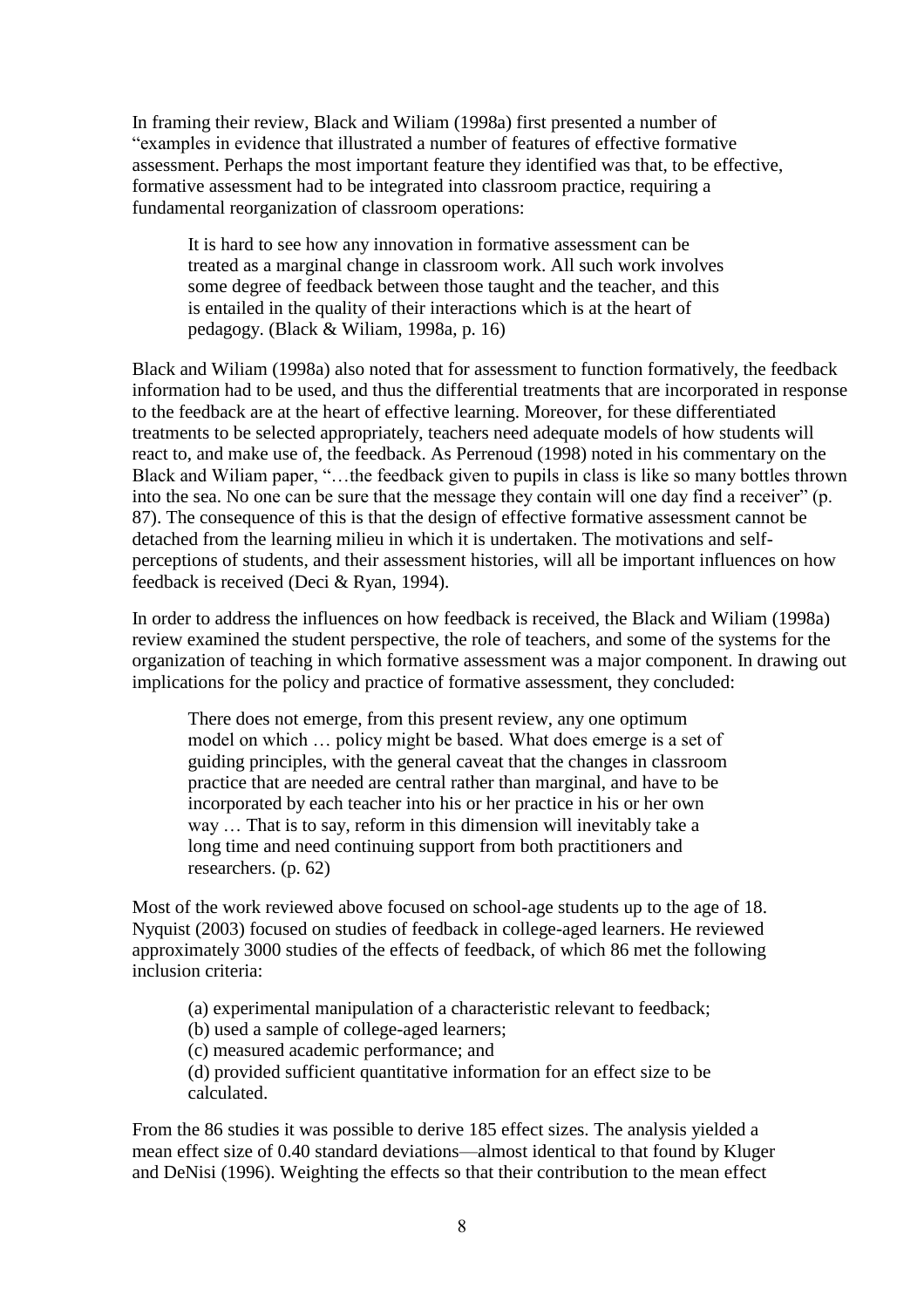was proportional to their reliability reduced this mean effect slightly to  $0.35$  (*SE* = 0.17), although the effects themselves were highly variable, ranging from -0.6 to 1.6 standard deviations. In order to investigate moderators of effect, Nyquist developed the following typology of different kinds of formative assessment:

*Weaker feedback only*: students are given only the knowledge of their own score or grade, often described as "knowledge of results."

*Feedback only*: students are given their own score or grade, together with either clear goals to work towards, or feedback on the correct answers to the questions they attempt, often described as "knowledge of correct results."

*Weak formative assessment*: students are given information about the correct results, together with some explanation.

*Moderate formative assessment*: students are given information about the correct results, some explanation, and some specific suggestions for improvement.

*Strong formative assessment*: students are given information about the correct results, some explanation, and specific activities to undertake in order to improve.

Table 2 provides the average standardized effect size for each type of intervention, although these are corrected values that differ from those in the original thesis (J. B. Nyquist, personal communication, May 7, 2007). Nyquist's results echo the findings of Bangert-Drowns *et al*. (1991) discussed above. Just giving students feedback about current achievement produces only modest benefits, but where feedback engages students in mindful activity, the effects on learning can be profound. The effect sizes found by Nyquist also underscore the domain-specificity of effective feedback mentioned earlier.

*Table 2: Effect Sizes for Different Kinds of Feedback Interventions (Nyquist, 2003)*

|                               | N   | <b>Effect Size</b> |
|-------------------------------|-----|--------------------|
| Weaker feedback only          | 31  | 0.14               |
| Feedback only                 | 48  | 0.36               |
| Weaker formative assessment   | 49  | 0.26               |
| Moderate formative assessment | 41  | 0.39               |
| Strong formative assessment   | 16  | 0.56               |
| Total                         | 185 |                    |

From the reviews of research conducted by Natriello (1987), Crooks (1988), Bangert-Drowns *et al*. (1991), and Black and Wiliam (1998a), it is clear that not all kinds of feedback to students about their work are equally effective. More recent research supports this assertion. For example, Meisels, Atkins-Burnett, Xue, Bickel and Son (2003) explored the impact of the Work Sample System (WSS)—a system of curriculum-embedded performance assessments—on the achievement of 96 third grade urban students in reading and mathematics, as measured by the Iowa Test of Basic Skills. When compared with a sample of 116 third graders in matched schools and with students in the remainder of the school district (Pittsburgh, PA), the achievement of WSS students was significantly and substantially higher in reading. In mathematics,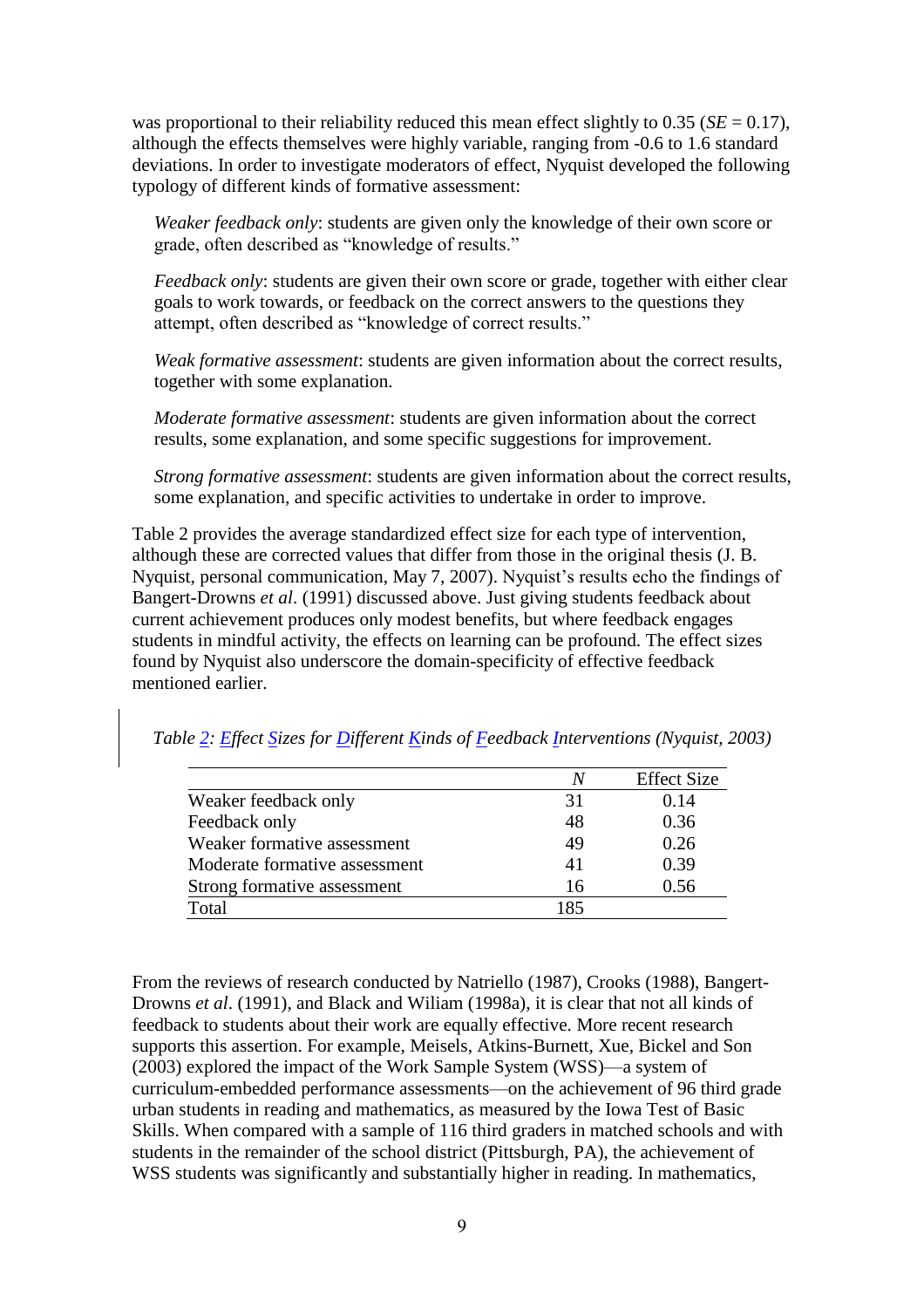however, the differences were much smaller, and failed to reach statistical significance. It would therefore appear that different school subjects may require different approaches, again reinforcing the domain-specificity of effective interventions.

Classroom assessment systems such as the Work Sampling System are also often designed primarily for summative purposes, to monitor and report on student progress, with their use to generate information for formative purposes often relegated to a subordinate role. In her review of the research literature on classroom assessment, Brookhart (2004) began by undertaking online searches with "classroom assessment" as a search term. Excluding hits related not relevant to K-12 education (for example, studies conducted in higher education settings) generated a total of 41 empirical studies with a focus on academic work in K-12 education. She concluded that classroom assessment occurs at the intersection of three teaching functions: instruction, classroom management, and assessment, and noted that the theory relevant to classroom assessment came from several different fields, including individual differences psychology, the study of groups, and educational measurement. She also noted that many of the studies she cited approached the phenomena under study from a single disciplinary perspective (often psychology) or were atheoretical inventories of classroom practice. Where studies had mixed two or more practical or theoretical perspectives, she concluded that "the resulting picture of classroom assessment was richer and more multidimensional" (p. 454).

While many of the studies included in the reviews discussed above focus on older students, it is apparent that students' attitudes to learning are shaped by the feedback they receive from a very early age. In a year-long study of eight kindergarten and first grade classrooms in six schools in England, Tunstall and Gipps (1996a; 1996b) identified a range of roles played by feedback. Like Torrance and Pryor (1998), they found that much of the feedback given by teachers to students focused on socialization: "I'm only helping people who are sitting down with their hands up" (Tunstall & Gipps, 1996b p. 395). Beyond this socialization role, they identified four types of feedback on academic work (see Table 3). Type A included feedback that rewarded or punished the students for their work, such as students being allowed to leave for lunch early when they had done good work, or threatened with not being allowed to leave for lunch if they hadn't completed assigned tasks. Type B feedback was also evaluative but, while type A feedback focused on rewards and sanction, type B feedback indicated the teacher's level of approval, e.g. "I'm very pleased with you" or "I'm very disappointed in you today".

In contrast to the evaluative feedback classified as types A and B, feedback classified as types C and D was *descriptive*. Type C focused on the adequacy of the work in terms of the teacher's criteria for success, ranging from the extent to which the work already satisfied the criteria at one end (e.g., "This is extremely well explained") to the steps the student needed to take to improve the work (e.g., "I want you to go over all of them and write your equals sign in each one"). A defining characteristic of type C feedback is that it focuses on the idea of work as product, while type D feedback emphasizes process aspects of work, with the teacher playing the role of facilitator, rather than evaluator. As Tunstall and Gipps (1996b) explain, teachers engaged in this kind of feedback "conveyed a sense of work in progress, heightening awareness of what was being undertaken and reflecting on it" (p. 399).

*Table 3: Typology of Teacher Feedback (adapted from Tunstall & Gipps, 1996a)*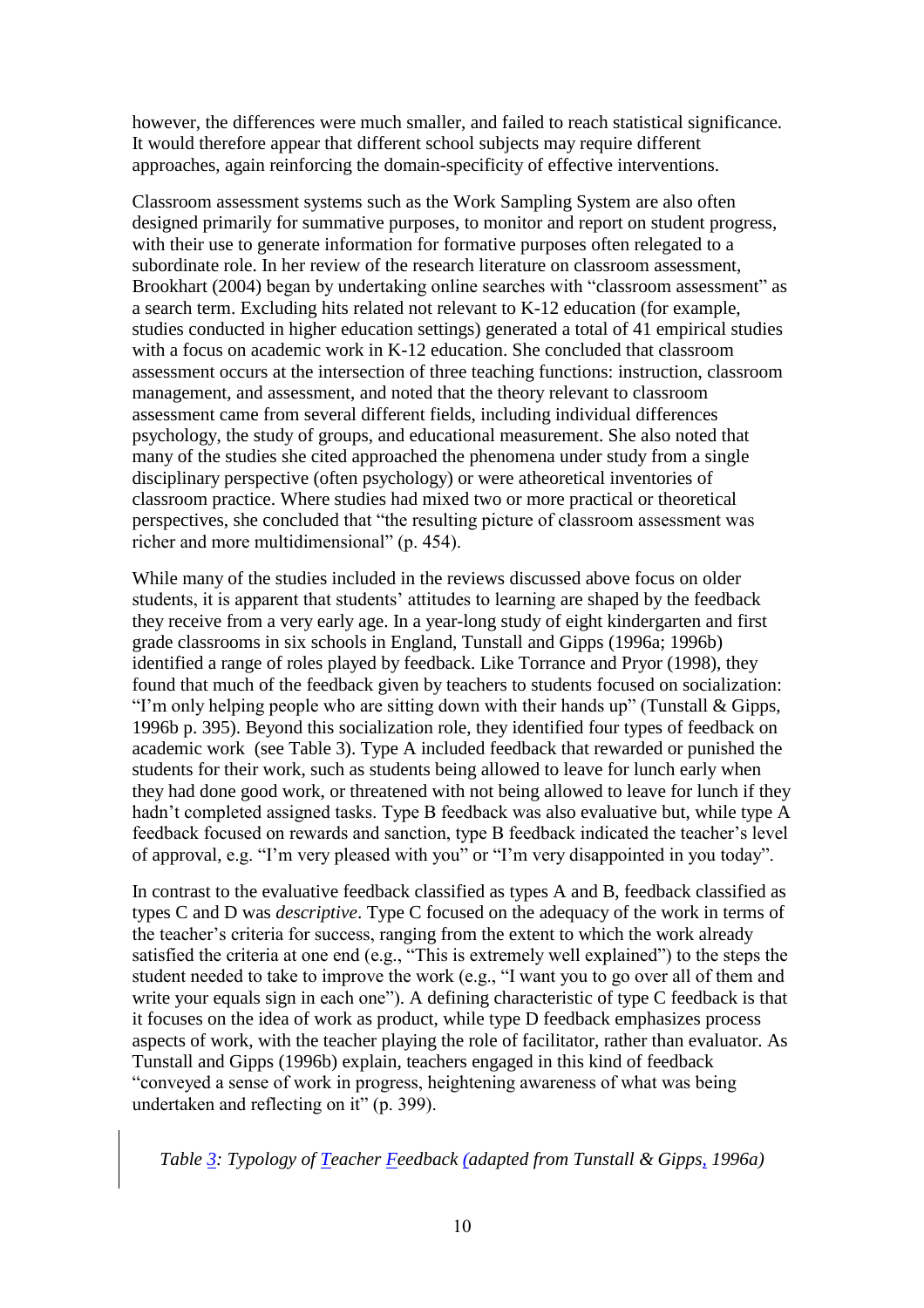| Evaluative feedback  | Type A                 | Type B                       |
|----------------------|------------------------|------------------------------|
| Positive             | Rewarding              | Approving                    |
| Negative             | Punishing              | Disapproving                 |
|                      |                        |                              |
| Descriptive feedback | Type C                 | Type D                       |
| Achievement feedback | Specifying attainment  | Constructing achievement     |
| Improvement feedback | Specifying improvement | Constructing the way forward |

From 2002 to 2004, as part of its research program on "What works in innovation in education" the Organisation for Economic Cooperation and Development (OECD) undertook a review of the practice of formative assessment in lower-secondary school classrooms in eight countries: Australia, Canada, Denmark, England, Finland, Italy, New Zealand and Scotland (Looney, 2005). As well as detailed case studies of the eight systems included in the review, the report of the project also contained reviews of the research on formative assessment published in French (Allal & Lopez, 2005) and German (Köller, 2005). Allal and Lopez reported that work by researchers in France and French-speaking parts of Belgium, Canada and Switzerland has focused much more on theoretical than empirical work, with very few controlled empirical studies. They suggest that the most important finding of the review of over 100 studies published in French over the last thirty years is that the studies of assessment practices in French speaking classrooms have utilized an "enlarged conception of formative assessment" (p. 245), along the lines adopted by Black and Wiliam (1998a).

In particular, Allal and Lopez argue that the central concept in the approach to feedback espoused within the Anglophone tradition, for example by Bloom, is that of "remediation," which they summarize as "feedback+correction." In contrast, within much of the research undertaken in Francophone countries, the central concept is "regulation", summarized as "feedback+adaptation" (p. 245). It is important to note that the French word *régulation* has a much more specific meaning than the English word "regulation". There are two ways to translate the word "regulation" into French *règlement* and *régulation*. The former of these is used in the sense of "rules and regulations," while the latter is used in the sense of adjustment in the way that a thermostat regulates the temperature of a room.

In their review, Allal and Lopez (2005) identify four major developments in the development of the conception of formative assessment in the French-language literature over the last thirty years. In the first, which they term "Focus on instrumentation" the emphasis was on the development of assessment tools such as banks of diagnostic items and adaptive testing systems. In the second, entitled "Search for theoretical frameworks", the emphasis shifted to a "search for theories that can offer conceptual orientation for conducting assessment" (p. 249). The third development— "Studies of existing assessment practices in their contexts"—provides a grounding for the search for theoretical frameworks by articulating it with the study of how formative assessment is practiced in real classrooms. The fourth and most recent development has been "Development of active student involvement in assessment" which has examined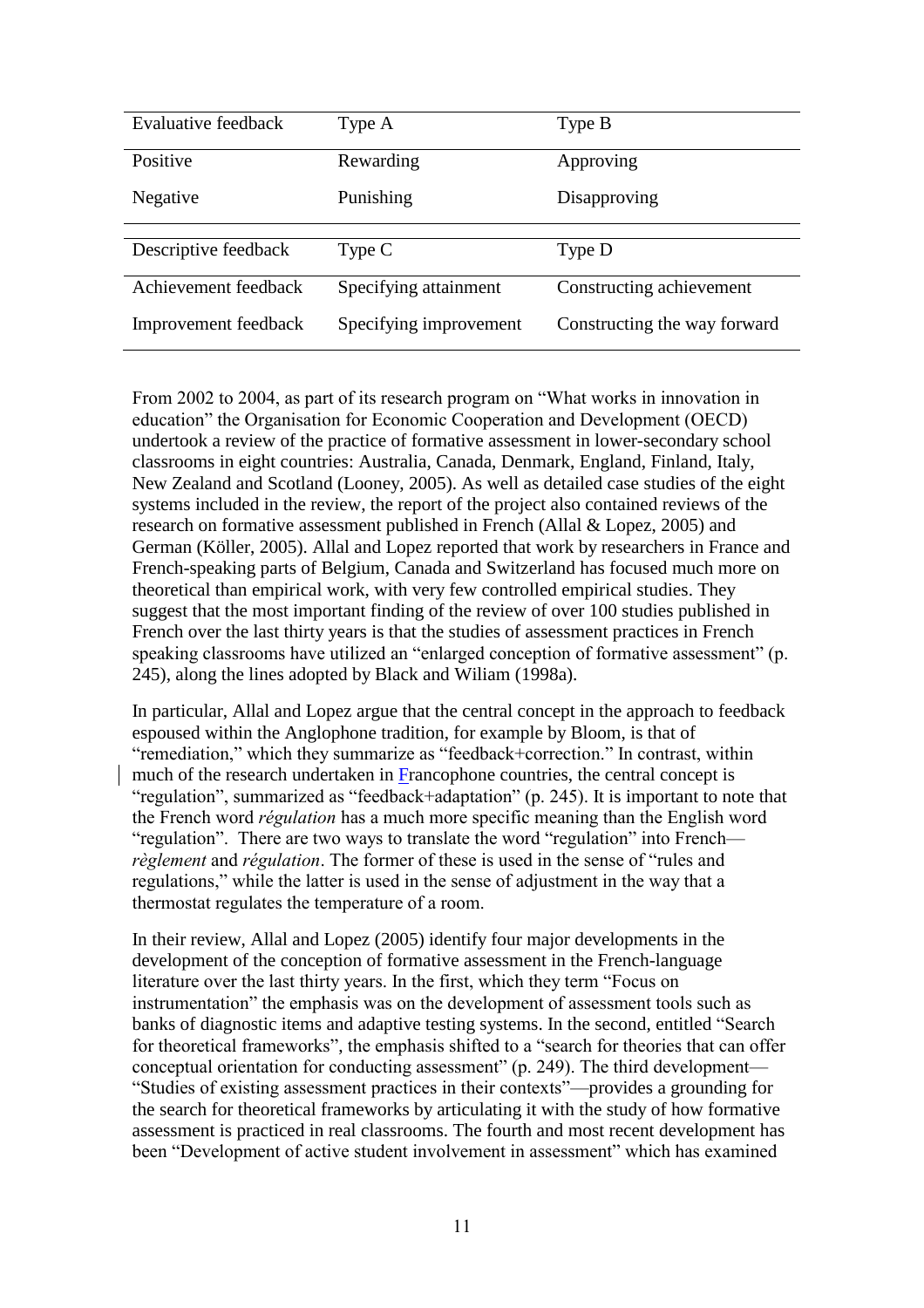student self-assessment, peer assessment, and the joint construction of assessment by students and teachers together.

The notion of formative assessment as being central to the regulation of learning processes has been adopted by some writers in the Anglophone community (see, for example, Wiliam, 2007), and the broadening of the conception of formative assessment in the English-language literature was noted by Brookhart (2007). Her review of the literature on "formative classroom assessment" charted the development of the conception of formative assessment as a series of nested formulations:

*Formative assessment provides information about the learning process;*

Formative assessment provides information about the learning process *that teachers can use for instructional decisions;*

Formative assessment provides information about the learning process that teachers can use for instructional decisions *and students can use in improving their performance;*

Formative assessment provides information about the learning process that teachers can use for instructional decisions and students can use in improving their performance, *which motivates students*.

In general, however, there would appear to be few links between the strong theoretical work in the Francophone tradition and the strong empirical work undertaken, particularly in the United States. Allal and Lopez (2005) concluded that "studies of practice are episodic and dispersed in different settings, which makes it difficult to identify patterns or trends. In summary, the theoretical promise of French-language work on formative assessment is in need of considerably more empirical grounding" (p. 256).

The review of the German-language literature by Köller (2005) began with an approach similar to that adopted by Black and Wiliam, with searches of on-line databases supplemented by scrutiny of all issues from 1980 to 2003 of the six most relevant German-language journals. Köller noted that, while there were many developments related to formative assessment reported in academic journals, there was little evaluation of the outcomes of formative assessment practices for students, although there were important confirmations of some findings in the Anglophone literature. Perhaps most notably, Köller reports the work of Meyer who, like Kluger and DeNisi, found that praise can sometimes have a negative impact on learning, while criticism, or even blame, can sometimes be helpful. Another important strand of work mentioned by Köller concerns differences between teachers in their use of reference norms. A number of studies, notably those by Rheinberg (1980), have shown that students learn more when taught by teachers who judge a student's performance against the same student's previous performance (an individual reference norm) rather than teachers who compare students with others in the class (a social reference norm).

Most recently, three substantial reviews on formative assessment have appeared. The first (Wiliam, 2007), focused specifically on mathematics education. As well as reviewing the research evidence on formative assessment, Wiliam drew out some of the implications of this research for mathematics teaching and outlined how the central ideas of formative assessment could be integrated within the broader idea of the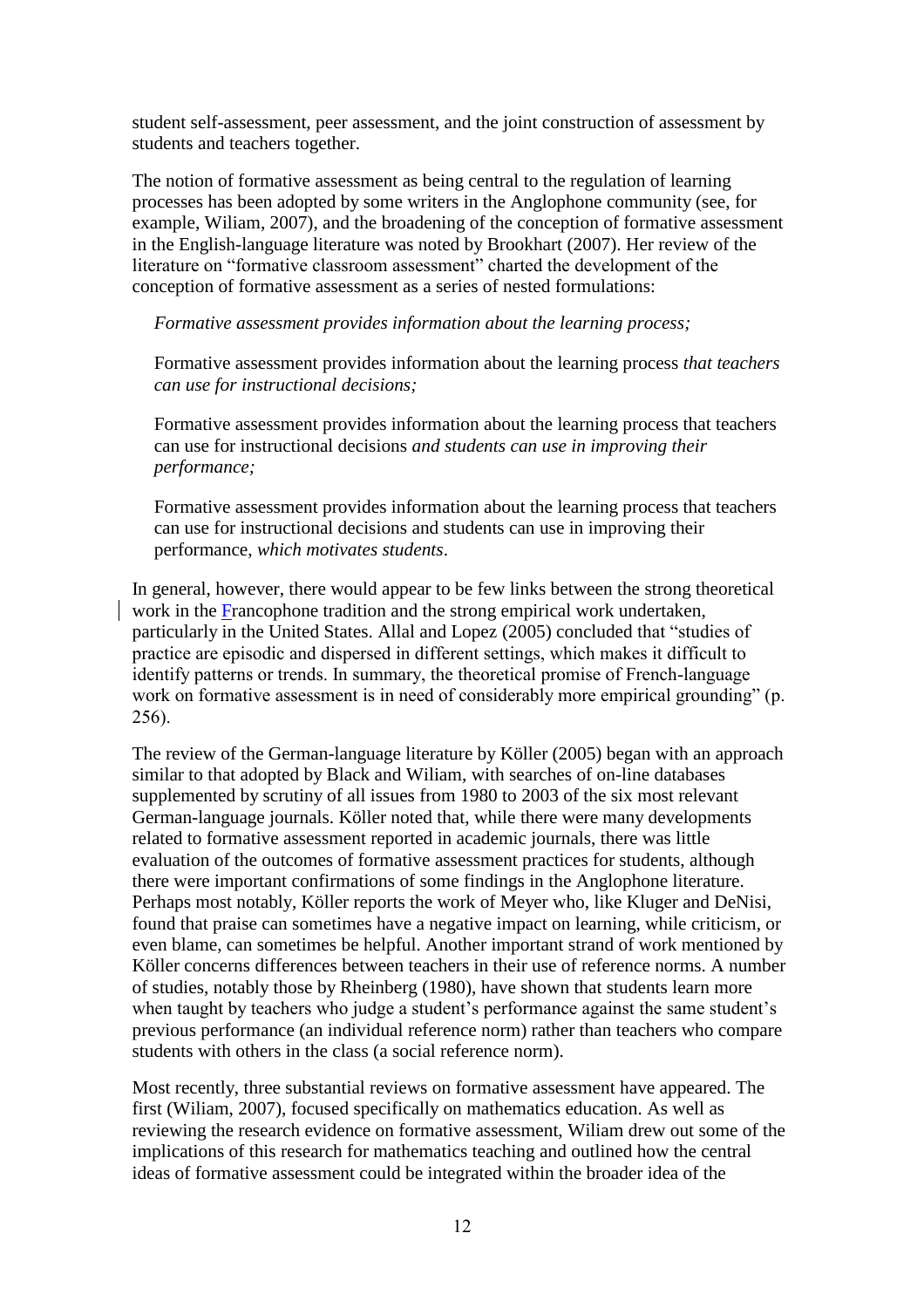regulation of learning processes developed from the French-language literature summarized above.

The other two recent reviews appeared in consecutive years in the journal *Review of Educational Research*. As part of a broader research program on the development of intelligent tutoring environments, Shute (2008) examined the research on feedback to students. A total of 141 publications met the inclusion criteria (103 journal articles, 24 books and book chapters, 10 conference proceedings and four research reports). While, as might be expected, Shute's review identified major gaps in the literature and concluded that there was no simple answer to the question, "What feedback works?", the review did endorse the findings of earlier reviews on the size of the effects that could be expected from feedback: standardized effect sizes ranged from 0.4 to 0.8 standard deviations. Shute also offered a number of preliminary guidelines for the design of effective feedback:

- 1. *Guidelines to enhance learning*. Feedback should focus on the specific features of the task, and provide suggestions on how to improve, rather than focus on the learner; it should focus on the "what, how and why" of a problem rather than simply indicating to students whether they were correct or not; elaborated feedback should be presented in manageable units and, echoing Einstein's famous dictum, should be "as simple as possible but no simpler." However, feedback should not be so detailed and specific that it scaffolds the learning so completely that the students do not need to think for themselves. Feedback is also more effective when from a trusted source (whether human or computer).
- 2. *Guidelines in relation to the timing of feedback*. The optimum timing of feedback appears to depend strongly on the kind of learning being undertaken. Immediate feedback appears to be most helpful for procedural learning, or where the task is well beyond the learner's capability at the beginning of the learning, while delayed feedback appears to be more appropriate for tasks well within the learner's capability, or where transfer to other contexts is sought.

A review by Hattie and Timperley (2007) summarizes an extensive program of work conducted by Hattie and his colleagues on systematic reviews of influences on student achievement. An earlier paper (Hattie, 1999) described the construction of a database of 500 meta-analyses, reporting 450,000 effect sizes from 180,000 studies involving over 20 million participants. An analysis of the 74 meta-analyses used in the 1999 study that specifically mentioned feedback found an average effect size of 0.56 across 13,370 effect sizes in the 74 meta-analyses (Hattie and Timperley, 2007), but Hattie and Timperley found, as had Kluger and DeNisi (1996), that there was significant variability amongst the various feedback studies in their effects on learning. The average of the 5755 effect sizes studies that Hattie and Timperley summarized as "Feedback" was 0.95 standard deviations, topped only by 89 studies coded as "Cues", which averaged 1.1 standard deviations.

Hattie and Timperley define the purpose of feedback as reducing discrepancies between current understandings or performance and a desired goal (as proposed by Ramaprasad, 1983). Building on the work of Deci and Ryan (1994) and Kluger and DeNisi (1996), their model posits that students can reduce the discrepancy either by employing more effective strategies or by increasing effort on the one hand, or by abandoning, blurring or lowering the goals they have set for themselves on the other hand. Teachers can reduce the discrepancy by changing the difficulty or the specificity of the goals, or by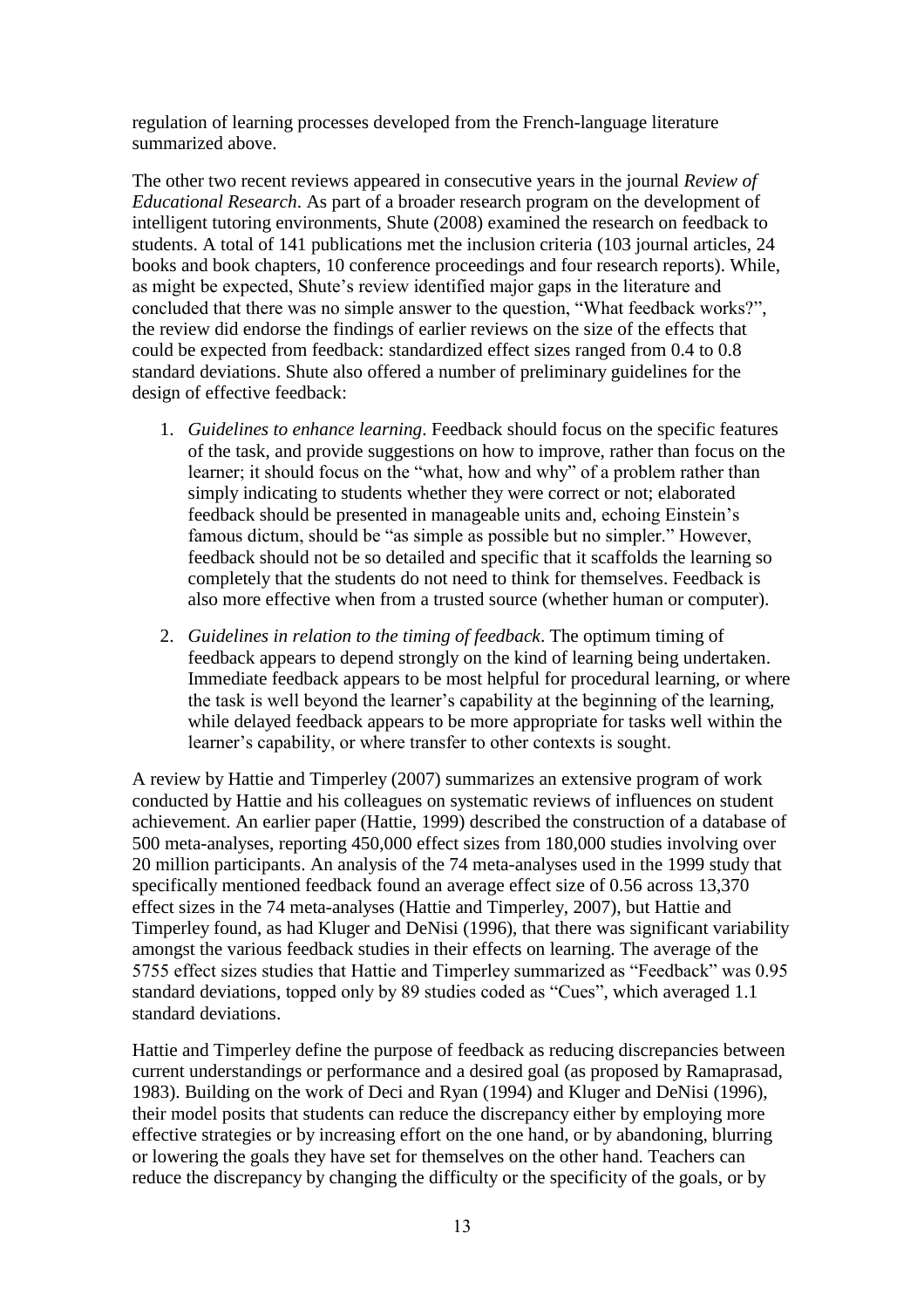providing more support to the students. The model specifies three kinds of questions that feedback is designed to answer (Where am I going? How am I going? Where next?) and each feedback question operates at four levels: feedback about the task (FT), feedback about the processing of the task (FP), feedback about self-regulation (FR) and feedback about the self as a person (FS). They demonstrate that FS is the least effective form of feedback, that FR and FP "are powerful in terms of deep processing and mastery of tasks" (pp. 90-91) while FT is powerful when the feedback is used either to improve strategy processing, or for enhancing self-regulation (although they note that these conditions are rarely met in practice). The role of self-regulation in formative assessment is taken up in more detail below.

# *Definitions of Formative Assessment and Assessment for Learning*

While the research reviewed above suggests that the use of assessment to inform instruction might have significant impact on learning, different reviews find very different effect sizes for the benefits of formative assessment. Kluger and DeNisi (1996) found an average effect size of 0.41 for feedback interventions, while Black and Wiliam (1998) estimated that the effects of formative assessment were around 0.4 to 0.7 standard deviations. Shute (2008) suggested a similar range (0.4 to 0.8) but Hattie and Timperley proposed an average effect size of 0.96 standard deviations for the effect of feedback. On the other hand, in a classroom setting, carried out over a year, with ordinary teachers, and where performance was measured using externally-mandated standardized tests, Wiliam, Lee, Harrison and Black (2004) found that a range of formative assessment strategies introduced by teachers had an effect size of 0.32 standard deviations. This is a substantial effect (the authors estimated this was equivalent to an increase of the rate of student learning of 70%, or an extra eight months of learning per year), but only one-third of the size of effects suggested by Hattie and Timperley.

Part of the variability is, no doubt, caused by differences in the sensitivity of the measures used in the different studies to the effects of instruction —see Wiliam (2010 pp. 20-22) for a discussion of the relationship between sensitivity to instruction and effect size. Effect sizes will also be affected by differences in the variance in the population. Many studies included in reviews of research are conducted on subpopulations that are not representative of the whole population. For example, if an effect size is calculated in a study of different interventions for students with special educational needs, then that effect size would not be generalizable to the whole population—where the population is more variable, the standard deviation that is used as the denominator in the calculation of the effect size is larger, leading to a smaller estimate of the effect size.

However, it seems likely that a significant part—perhaps even most—of the variability is caused by differences in how the ideas of formative assessment or assessment for learning were operationalized. As Bennett (2009) points out, in an important critical review of the field, one cannot be sure about the effects of such changes in practice unless one has an adequate definition of what the terms formative assessment and assessment for learning actually mean, and a close reading of the definitions that are provided suggests that there is no clear consensus about the meanings of the terms formative assessment and assessment for learning.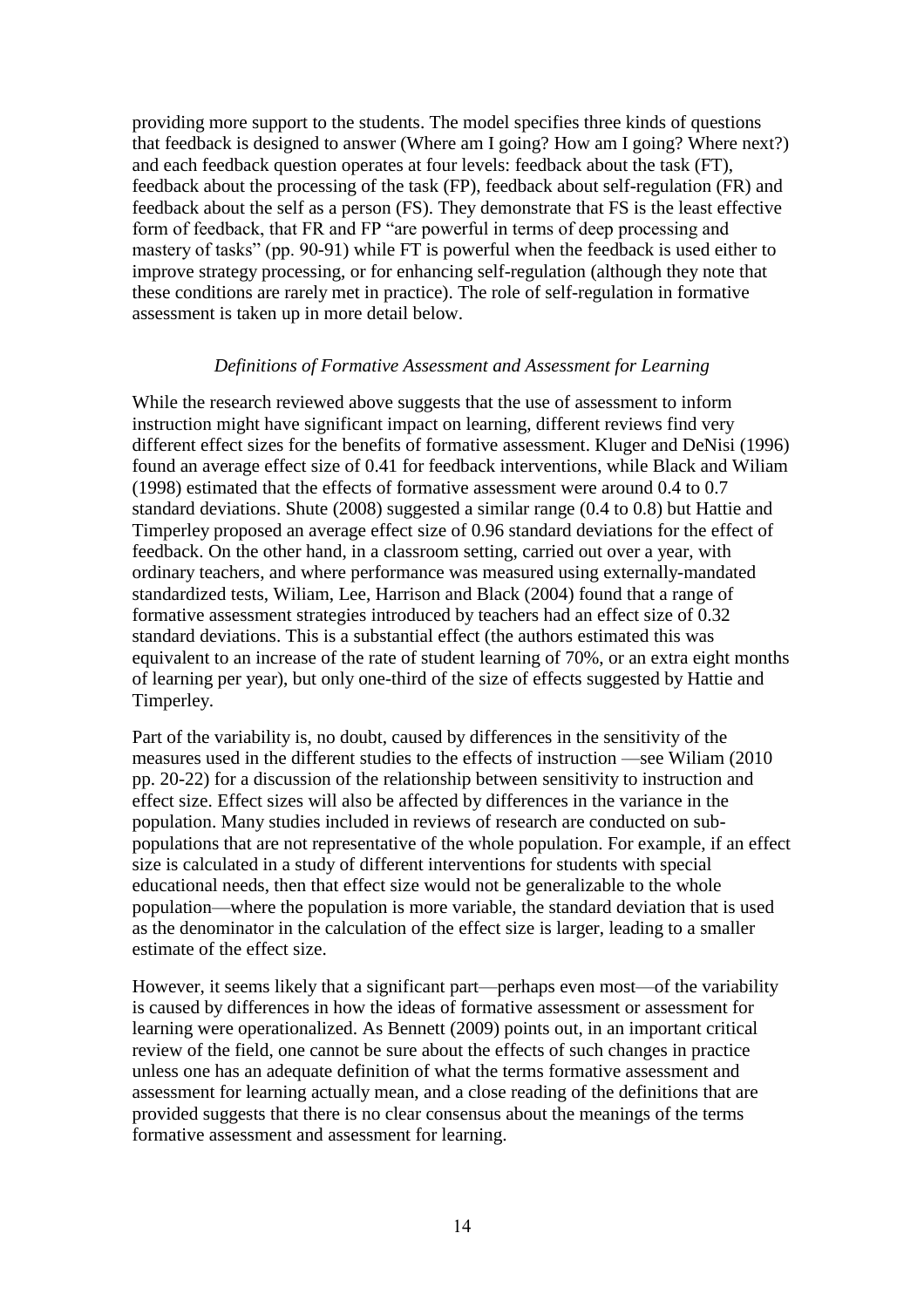As noted above, Bloom appeared to conceptualize formative assessment as a combination of feedback and instructional correctives. Black and Wiliam (1998a) defined formative assessment as follows:

We use the general term *assessment* to refer to all those activities undertaken by teachers—and by their students in assessing themselves—that provide information to be used as feedback to modify teaching and learning activities. Such assessment becomes *formative assessment* when the evidence is actually used to adapt the teaching to meet student needs" (Black & Wiliam, 1998 p. 140)

A number of authors have proposed somewhat narrower definitions, most commonly by requiring the changes to instruction to take place during the instruction, as the following four quotations illustrate:

"the process used by teachers and students to recognise and respond to student learning in order to enhance that learning, during the learning" (Cowie & Bell, 1999 p. 32)

"assessment carried out during the instructional process for the purpose of improving teaching or learning" (Shepard, Hammerness, Darling-Hammond, Rust, Snowden, Gordon, Gutierrez & Pacheco, 2005 p. 275)

"Formative assessment refers to frequent, interactive assessments of students" progress and understanding to identify learning needs and adjust teaching appropriately" (Looney, 2005, p. 21)

"A formative assessment is a tool that teachers use to measure student grasp of specific topics and skills they are teaching. It's a 'midstream' tool to identify specific student misconceptions and mistakes while the material is being taught" (Kahl, 2005 p. 11)

The Assessment Reform Group—a group dedicated to ensuring that assessment policy and practice are informed by research evidence—acknowledged the power that assessment had to influence learning, both for good and for ill, and proposed seven precepts that summarized the characteristics of assessment that promotes learning:

it is embedded in a view of teaching and learning of which it is an essential part;

it involves sharing learning goals with pupils;

it aims to help pupils to know and to recognise the standards they are aiming for;

it involves pupils in self-assessment;

it provides feedback which leads to pupils recognising their next steps and how to take them;

it is underpinned by confidence that every student can improve;

it involves both teacher and pupils reviewing and reflecting on assessment data. (Broadfoot, Daugherty, Gardner, Gipps, Harlen, James, & Stobart, 1999 p. 7)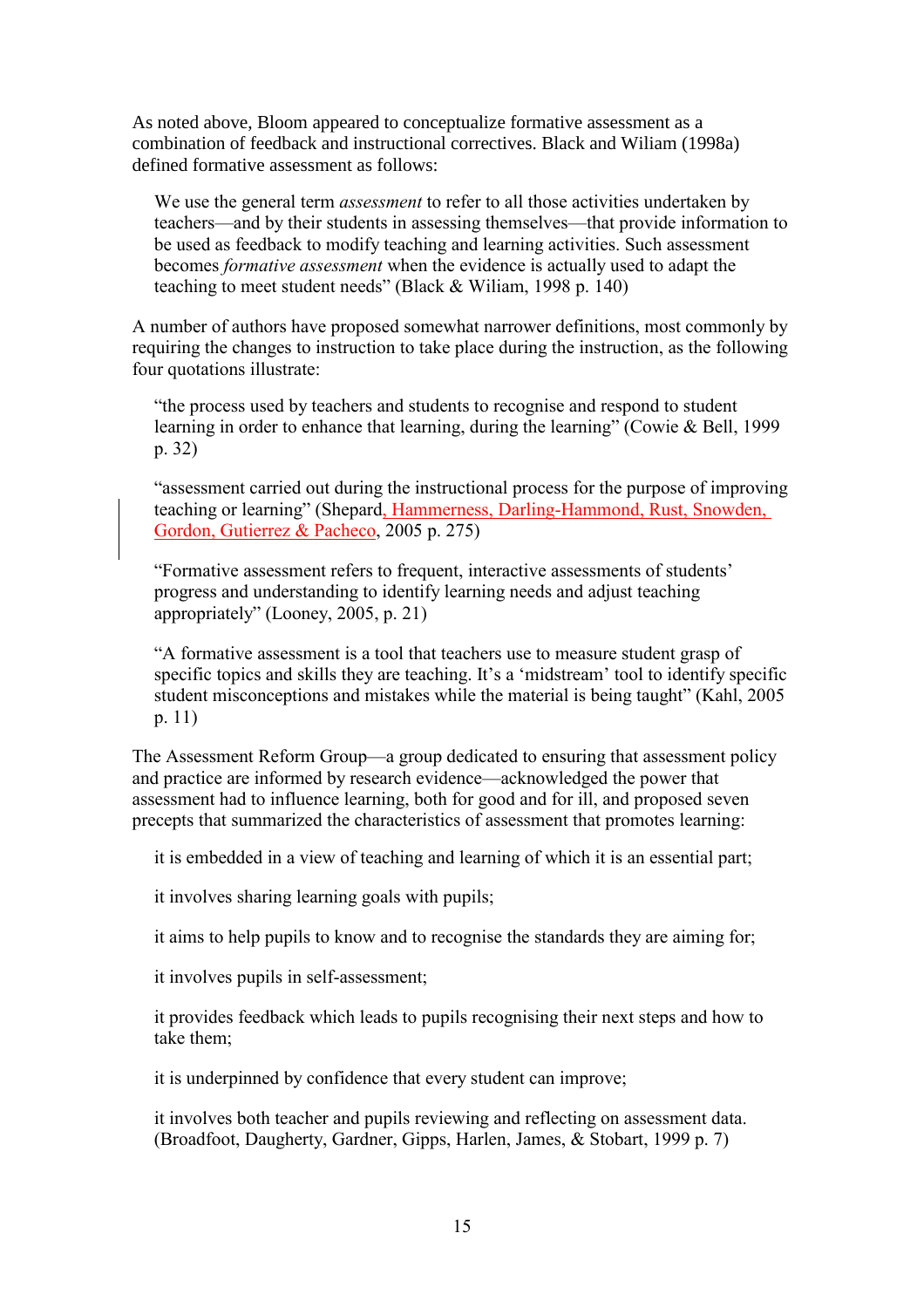In looking for a term to describe such assessments, they suggested that the term formative assessment was used in such different ways, that it was no longer helpful:

The term 'formative' itself is open to a variety of interpretations and often means no more than that assessment is carried out frequently and is planned at the same time as teaching. Such assessment does not necessarily have all the characteristics just identified as helping learning. It may be formative in helping the teacher to identify areas where more explanation or practice is needed. But for the pupils, the marks or remarks on their work may tell them about their success or failure but not about how to make progress towards further learning. (Broadfoot *et al*., 1999 p. 7)

Instead, they preferred the term *assessment for learning*, which they defined as "the process of seeking and interpreting evidence for use by learners and their teachers to decide where the learners are in their learning, where they need to go and how best to get there" (Broadfoot, Daugherty, Gardner, Harlen, James, & Stobart, 2002 pp. 2-3).

The earliest use of the term *assessment for learning* appears to be a chapter of that title by Harry Black (1986). It was also the title of a paper given at AERA in 1992 (James, 1992)—the same year that a book called *Testing for learning* was published in the US (Mitchell, 1992)—and three years later, as the title of a book by Ruth Sutton (1995). In the United States, the origin of the term is often mistakenly attributed to Rick Stiggins as a result of his popularization of the term (see, for example, Stiggins, 2005), although Stiggins himself has always attributed the term to other authors.

Most recently, an international conference on assessment for learning in Dunedin in 2009, building on work done at two earlier conferences in the UK (2001) and the USA (2005), adopted the following definition:

Assessment for Learning is part of everyday practice by students, teachers and peers that seeks, reflects upon and responds to information from dialogue, demonstration and observation in ways that enhance ongoing learning. (p. 264)

The phrase *assessment for learning* has an undoubted appeal, especially when contrasted with *assessment of learning*, but as Bennett (2009) points out, replacing one term with another serves merely to move the definitional burden. More importantly, as Black and Wiliam and their colleagues have pointed out, the distinctions between assessment for learning and assessment of learning on the one hand, and between formative and summative assessment on the other, are different in kind. The former distinction relates to the purpose for which the assessment is carried out, while the second relates to the function it actually serves:

Assessment for learning is any assessment for which the first priority in its design and practice is to serve the purpose of promoting students' learning. It thus differs from assessment designed primarily to serve the purposes of accountability, or of ranking, or of certifying competence. An assessment activity can help learning if it provides information that teachers and their students can use as feedback in assessing themselves and one another and in modifying the teaching and learning activities in which they are engaged. Such assessment becomes "formative assessment" when the evidence is actually used to adapt the teaching work to meet learning needs. (Black, Harrison, Lee, Marshall & Wiliam, 2004 p. 10)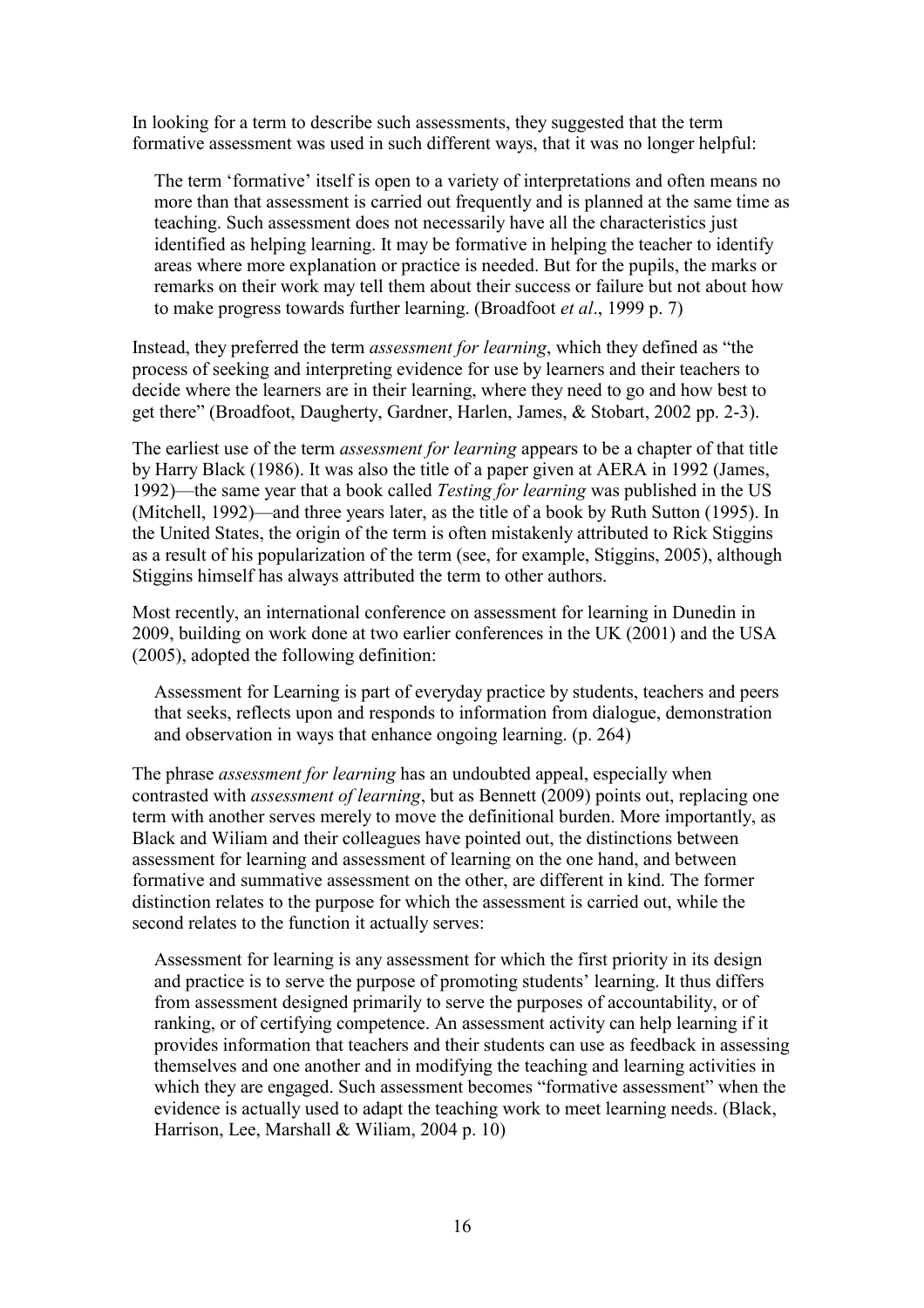Bennett (2009) endorses the idea that it is unhelpful, and simplistic, to equate assessment for learning with formative assessment and assessment of learning with summative assessment. From a "more nuanced" (p. 5) view, he suggests that assessments designed primarily to serve a summative function may also function formatively, while those designed primarily to serve a formative function may also function summatively. Consider the following seven assessment scenarios.

1. A team of mathematics teachers from the same school meet to discuss their professional development needs. They analyze the scores obtained by their students on national tests and see that while their scores are, overall, comparable to national benchmarks, their students tend to score less well on items involving ratio and proportion. They decide to make ratio and proportion the focus of their professional development activities for the coming year, meeting regularly to discuss the changes they have made in the way they teach this topic. Two years later, they find that their students are scoring well on items on ratio and proportion in the national tests, which takes their students" scores well above the national benchmarks.

2. Each year, a group of fourth-grade teachers meet together to review students" performance on a standardized reading test, and in particular, look at the facility (proportion correct) for different kinds of item on the test. Where item facilities are lower than expected, they look at how the instruction on that aspect of reading was planned and delivered, and they look at ways in which the instruction can be strengthened in the following year.

3. Every seven weeks, teachers in a school use a series of "interim" tests to check on student progress. Any student who scores below a threshold judged to be necessary to make adequate progress is invited to attend additional instruction. Any student who scores below the threshold on two successive occasions is *required* to attend additional instruction.

4. A teacher designs an instructional unit on *Pulleys and levers*. Following the pattern that is common in middle schools in Japan (Lewis, 2002 p. 76), although 14 periods are allocated to the unit, the teacher makes sure that all the content is covered in the first 11 periods. In period 12, the students complete a test on what they have covered in the previous 11 periods, and the teacher collects in the students responses, reads them, and, on the basis of what she learns about the class"s understanding of the topic, plans what she is going to do in lessons 13 and 14.

5. A teacher has just been discussing with a class why historical documents cannot be taken at face value. As the lesson is drawing to a close, each student is given an index card (8cm by 13cm) and is asked to write an answer to the question "Why are historians concerned about bias in historical sources?" As they leave the classroom, the students hand the teacher these "exit passes" and after all the students have left, the teacher reads through the cards, and then decides how to begin the next lesson.

6. A sixth-grade class has been learning about different kinds of figurative language. In order to check on the class's understanding, the teacher gives each student a set of six cards bearing the letters A, B, C, D, and E. On the interactive white board, she displays the following list:

- A. Alliteration
- B. Onomatopoeia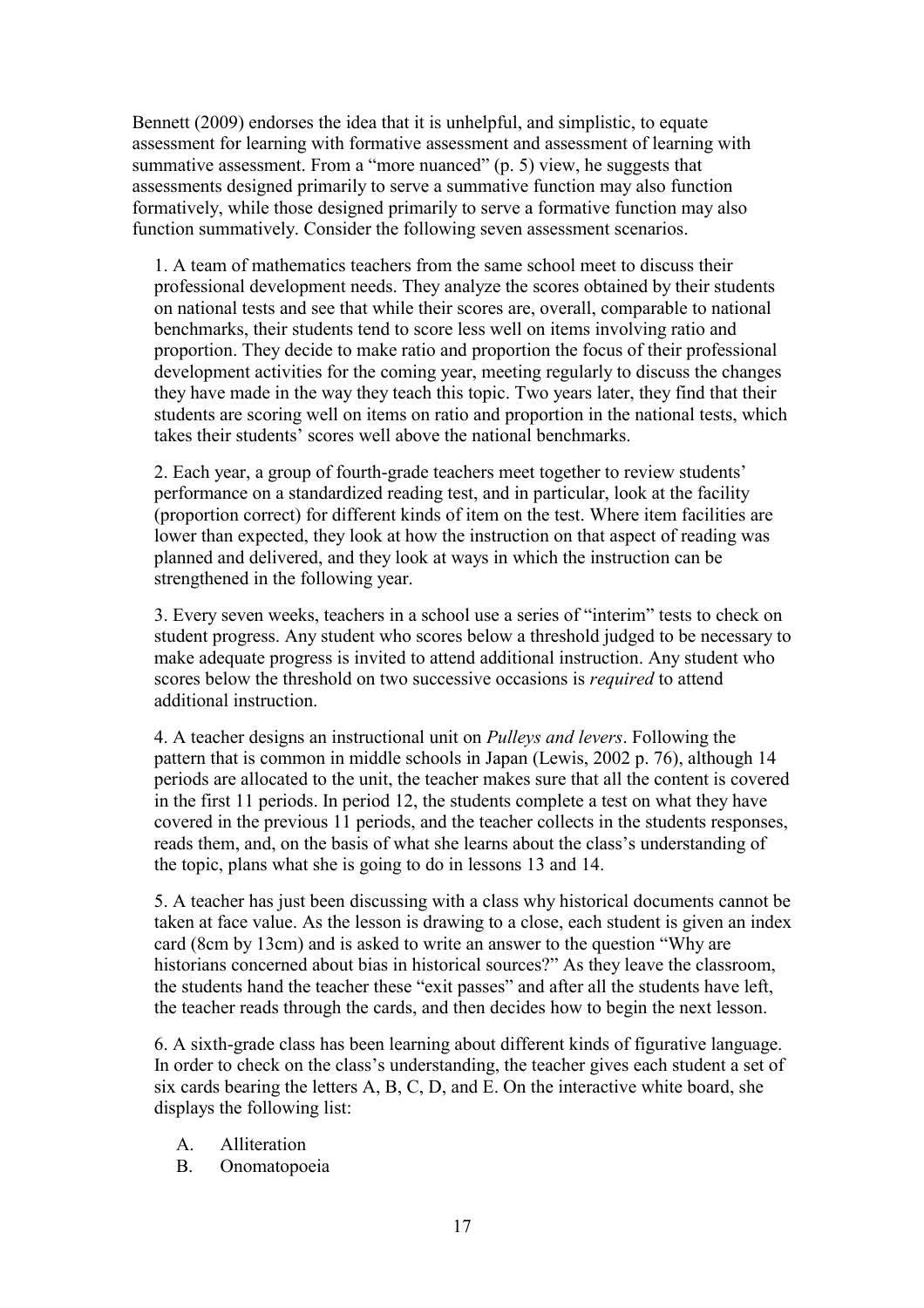- C. Hyperbole
- D. Personification<br>E. Simile
- **Simile**

She then reads out a series of statements:

- 1. He was like a bull in a china shop.<br>2. This backpack weighs a ton.
- This backpack weighs a ton.
- 3. He was as tall as a house
- 4. The sweetly smiling sunshine...
- 5. He honked his horn at the cyclist.

As each statement is read out to them, each member of the class has to hold up letter cards to indicate what kind of figurate language they have heard. The teacher realizes that almost all the students have assumed that each sentence can have only one kind of figurative language. She points out that the third sentence is a simile, but is also hyperbole, and she then re-polls the class on the last two statements, and finds that most students can now correctly identify the two kinds of figurative language in the last two statements. In addition, she makes a mental note of three students who answer most of the questions incorrectly, so that she can follow up with them individually at some later point.

7. A high-school chemistry teacher has been teaching a class how to balance chemical equations. In order to test the class, she writes up the unbalanced equation for the reaction of mercury hydroxide with phosphoric acid. She then invites students to change the quantities of the various elements in the equation, and when there are no more suggestions from the class, she asks the class to vote on whether the equation is now correct. All vote in the affirmative. The teacher concludes that the class has understood, and moves on.

In each of these seven scenarios, assessment information was used to make a better decision about instruction than would have been taken in the absence of the evidence. In the first two scenarios, the assessment instrument used had been designed entirely to serve a summative function, but the teachers involved found a way of using the evidence about student achievement elicited by the assessment to improve their instruction.

In the first six scenarios, the use of the evidence changed the instruction for the better while in the last, the assessment information confirmed that what the teacher had planned to do was indeed an appropriate course of action. In this sense, it was a better decision than it would have been in the absence of any evidence because it was better founded. In other words, evidence from assessments was used for the improvement of learning, even though many of the authors cited above would, in all probability not regard the first three as assessment for learning or formative assessment.

One response to this would be to try to restrict the meaning of formative assessment or assessment for learning to the kinds of assessment that are close to instruction, which would rule out the first three scenarios, and for some authors, the fourth also. However, restricting the meaning or use of the terms assessment for learning and formative assessment simply to try to ensure that the terms apply only to practices that are regarded favourably is rather perverse. It is rather like the approach used by a character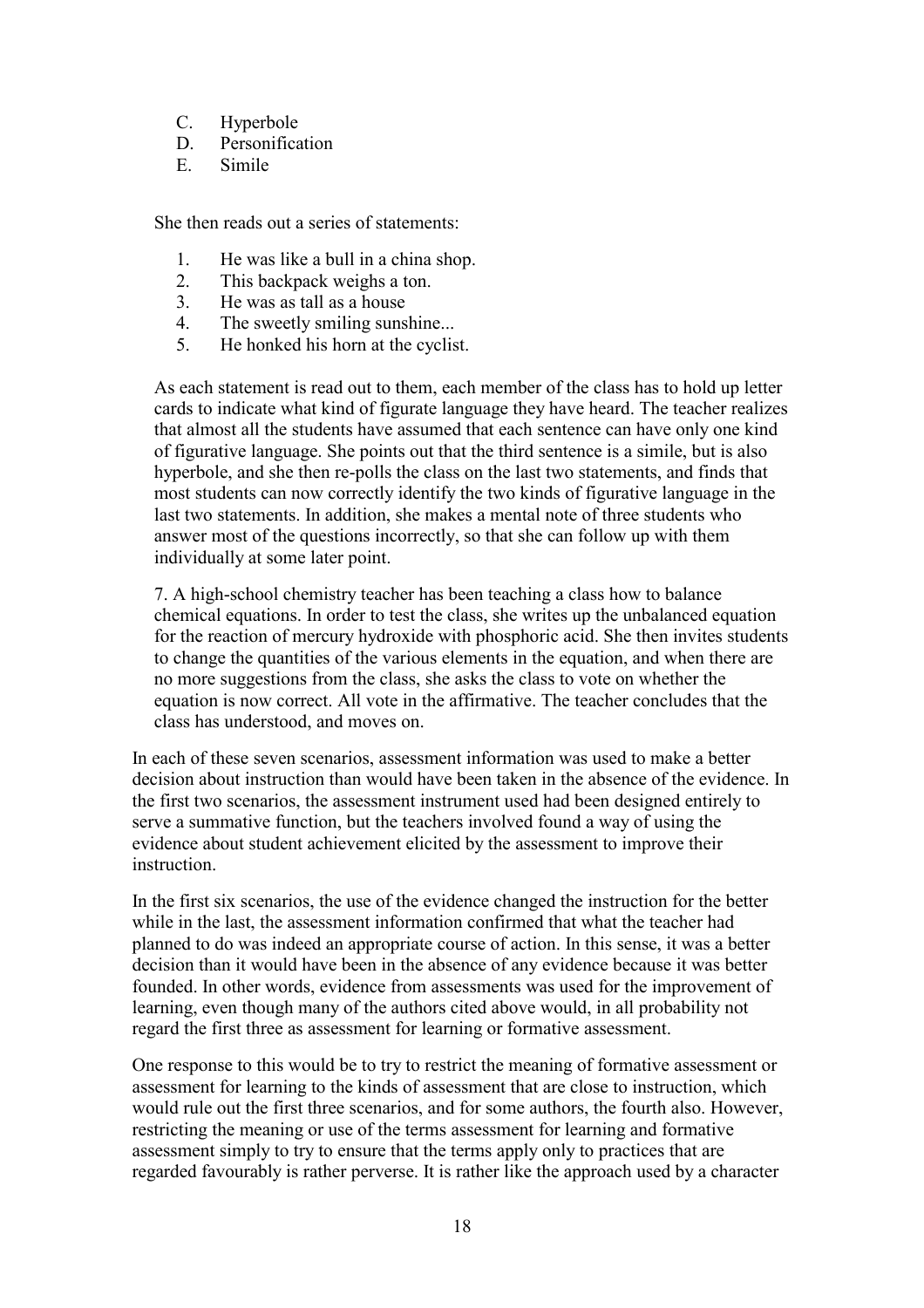in Lewis Carroll"s *Through the Looking Glass*: "When *I* use a word … it means just what I choose it to mean — neither more nor less" (Carroll, 1871). The value of using the term *assessment* in phrases like *assessment for learning* and *formative assessment* is that it is illuminating to draw attention to the fact that the processes under consideration can be thought of assessment processes.

For this reason, it seems more helpful to acknowledge that in each of these cases, assessment was conducted with the intention of improving learning (although that may not have been the only reason for the assessment), and that the evidence from the assessments was used to improve instruction. For this reason, Black and Wiliam restated their original definition in a slightly different way, which they suggested was consistent with their original definition, and those others given above, including that of the Assessment Reform Group:

Practice in a classroom is formative to the extent that evidence about student achievement is elicited, interpreted, and used by teachers, learners, or their peers, to make decisions about the next steps in instruction that are likely to be better, or better founded, than the decisions they would have taken in the absence of the evidence that was elicited. (Black & Wiliam, 2009 p. 9)

A thorough exploration of the consequence of this definition is beyond the scope of this paper, but one point about this definition requires clarification. In explaining this definition, Black and Wiliam make clear that the term "instruction" is used in the sense in which it is used in the United States—the design of learning environments—and the "next steps in instruction" can be taken by teachers, learners, or their peers, or any combination of these three. The justification for each of the components of the definition can be found in Black and Wiliam (2009) and Wiliam (2010), and explorations of how formative assessment relates to other theoretical perspectives on teaching and learning can be found in Black and Wiliam (2004), Black and Wiliam (2011) and Wiliam (2007). In the final section of this paper, I explore some of the conditions that need to be in place for assessment to support learning.

### *When does assessment support learning?*

While the definition proposed by Black and Wiliam above is relatively precise, it is much more a means for determining whether an assessment has, in fact, functioned formatively than it is a prescription for generating assessments that will, or are likely to, function formatively. From the research studied above, the two features that appear to be particularly important in designing assessment that will support learning is that the evidence generated is "instructionally tractable" (Wiliam, 2007). In other words, the evidence is more than information about the presence of a gap between current and desired performance. The evidence must also provide information about what kinds of instructional activities are likely to result in improving performance. For example, a low score on a mathematics test is likely to indicate nothing more than that the student has not yet learned what was intended. The only guidance this provides to the teacher is that more instruction is required. If the assessment has been designed to support valid inferences about specific aspects of performance, then the teacher might also realize that the student is having particular difficulties with rank ordering fractions. This allows the teacher to focus the remedial instruction more narrowly, but provides little insight into why the student is having difficulty. If, however, the assessment reveals a specific issue—for example that the student believes that only the size of the denominator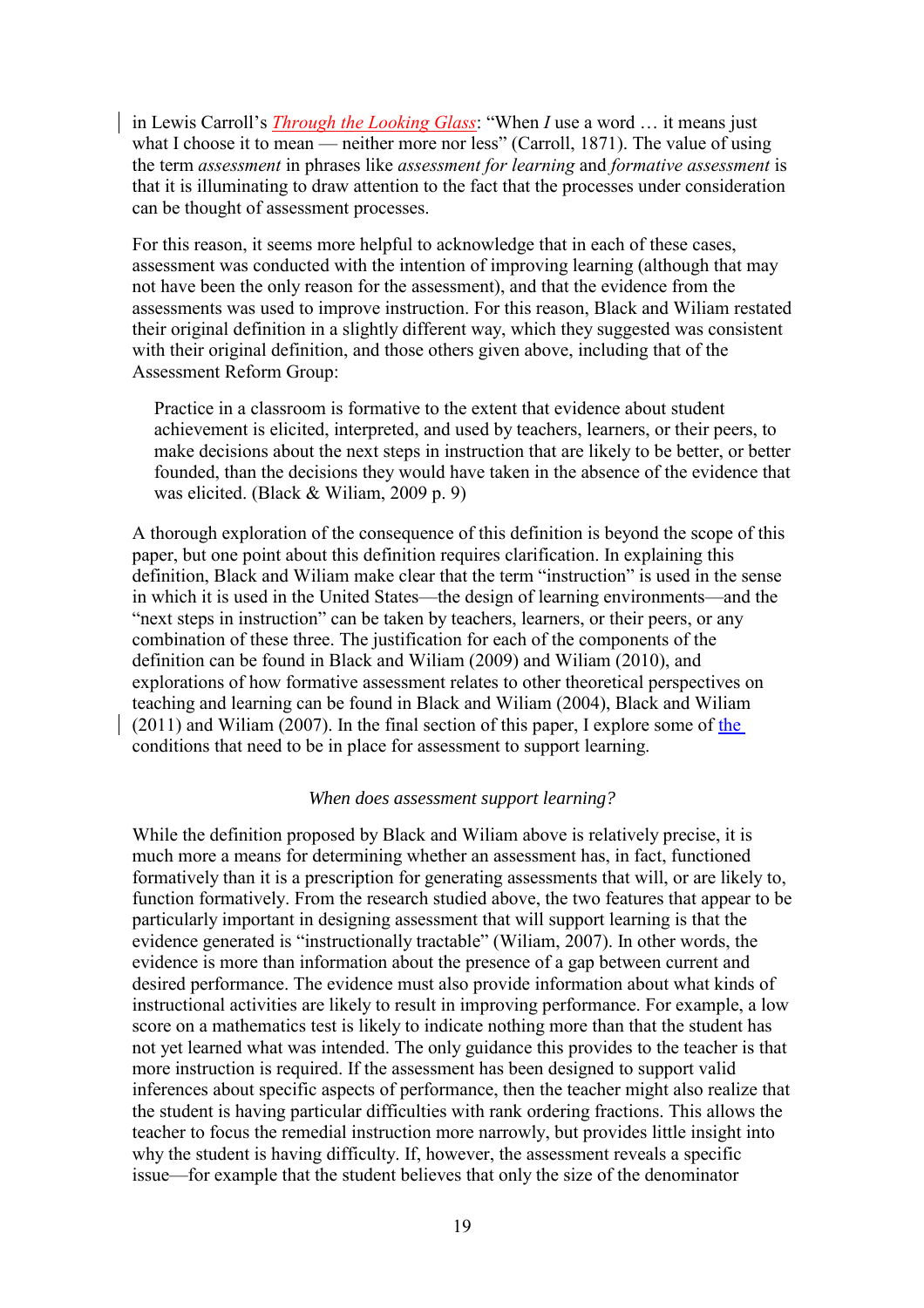matters when comparing fractions (Vinner, 1997) then this provides clear guidance for the teacher about what kinds of instructional activities to provide for the learner.

The second requirement is that the learner engages in actions to improve learning; this may be undertaking the remedial activities provided by the teacher, asking a peer for specific help, or reflecting on different ways to move her own learning forward—after all, the best designed feedback is useless if it is not acted upon. In other words, feedback cannot be evaluated without also taking into account the instructional context in which it is provided, and used. In the same way that engineers design feedback systems rather than simply ways of generating data, to understand feedback we must look at the learning milieu in which it operates. Thoughtful feedback given to students who have come to believe that they are "no good" at a particular subject is likely to be ignored or rejected, or appropriated in some other way to allow the learner to preserve a sense of well-being.

The involvement of learners, and their peers, was explicitly incorporated by Wiliam & Thompson (2008) in their proposal that formative assessment could be conceived of as involving three main processes (identifying where learners are in their learning, where they are going, how to get there) exercised by three categories of actors (teacher, learner, peer).

The resulting matrix of nine cells, they suggested, could be organized as five "key strategies" of formative assessment, as shown in figure 1.

|         | Where the learner is going                                                   | Where the learner is right now                                                                              | How to get there                                  |
|---------|------------------------------------------------------------------------------|-------------------------------------------------------------------------------------------------------------|---------------------------------------------------|
| Teacher | Clarifying learning intentions<br>and sharing and criteria for<br>success    | Engineering effective<br>classroom discussions,<br>activities and tasks that elicit<br>evidence of learning | Providing feedback that<br>moves learners forward |
| Peer    | Understanding and sharing<br>learning intentions and<br>criteria for success | Activating learners as instructional<br>resources for one another                                           |                                                   |
| Learner | Understanding learning<br>intentions and criteria for<br>success             | Activating learners as the owners of their own learning                                                     |                                                   |

*Figure 1: Aspects of Formative Assessment (Wiliam & Thompson, 2008)*

While each of these five "key strategies" has generated a substantial research basis individually (see Wiliam, 2007, for a summary) they can also be viewed collectively as strategies for the regulation of learning processes. Indeed, Black and Wiliam (2009) point out that formative assessment involves "the creation of, and capitalization upon, 'moments of contingency' in instruction for the purpose of the regulation of learning processes" (p. 12).

Any attempt at the regulation of learning processes requires at least some idea of a goal, whether this is conceptualized as a single learning destination, or a broad "horizon" of learning goals any of which are equally acceptable. The teacher's role is then to elicit evidence of achievement, and undertake appropriate action to direct, or re-direct the learning in the intended direction. Within this formulation, the role of peers is analogous to that of teachers—while peers may lack the training and experience of teachers, they have unique insights into learning, and because the power relationships between peers are different from those between teachers and students, there will be instructional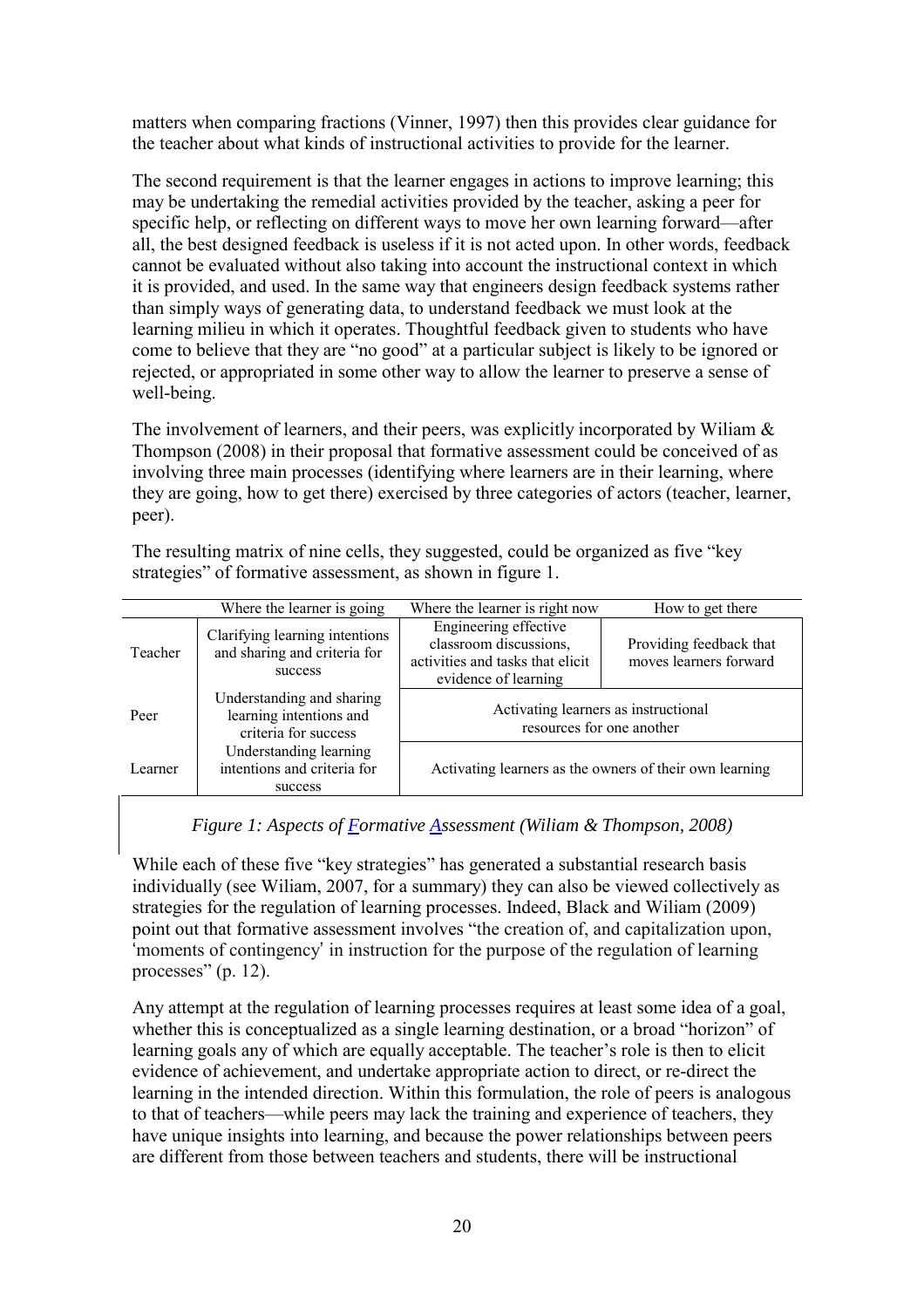strategies open to them that would not be open, or would be less effective, when used by teachers.

The final strategy, "Activating students as owners of their own learning" clearly draws together a number of related fields of research, such as metacognition (Hacker, Dunlosky & Graesser, 1998), motivation (Deci & Ryan, 1994), attribution theory (Dweck, 2000), interest (Hidi & Harackiewicz, 2000) and, most importantly, selfregulated learning, defined by Boekaerts (2006) as "a multilevel, multicomponent process that targets affect, cognitions, & actions, as well as features of the environment for modulation in the service of one's goals" (p. 347). While much of the research on self-regulation has tended to prioritize either cognitive or motivational approaches, in recent years there have been several significant attempts to draw these two strands more closely together, because, as Boekaerts (2006) argues, self-regulated learning is both metacognitively governed *and* affectively charged (p. 348).

Boekaerts has proposed a deceptively simple, but powerful, model for understanding self-regulated learning, termed the *dual processing* theory (Boekaerts, 1993). In the model:

It is assumed that students who are invited to participate in a learning activity use three sources of information to form a mental representation of the task-in-context and to appraise it: (1) current perceptions of the task and the physical, social, and instructional context within which it is embedded; (2) activated domain-specific knowledge and (meta)cognitive strategies related to the task; and (3) motivational beliefs, including domain-specific capacity, interest and effort beliefs. (Boekaerts, 2006, p. 349)

Depending on the outcome of the appraisal, the student activates attention along one of two pathways: the "growth pathway" where the goal is to increase competence or the "well-being pathway" where attention is focused on preventing threat, harm or loss. While the former is obviously preferable, the latter is not necessarily counterproductive—by attending to the well-being pathway, the student may find a way to restore well-being (for example by lowering the cost of failure) that allows a shift of energy and attention to the growth pathway.

Students who are personally interested in a task are obviously likely to activate energy along the growth pathway, but where students are not personally interested in a task, a number of features of the task-in-context may nevertheless spark situational interest. Considerations of the trade-off between task *value* and *cost* will also influence how students direct their energies. In particular, students are more likely to focus on growth rather than well being when they see ability as incremental rather than fixed (Dweck, 2001), when they have a mastery rather than a performance orientation (Dweck, 2001) and when they identify with the goal (Deci & Ryan, 1994).

To summarize, because learning is unpredictable, assessment is necessary to make adaptive adjustments to instruction, but assessment processes themselves impact the learner's willingness, desire, and capacity to learn (Harlen & Deakin-Crick, 2002). For assessment to support learning, it must provide guidance about the next steps in instruction and must be provided in way that encourages the learner to direct energy towards growth, rather than well-being.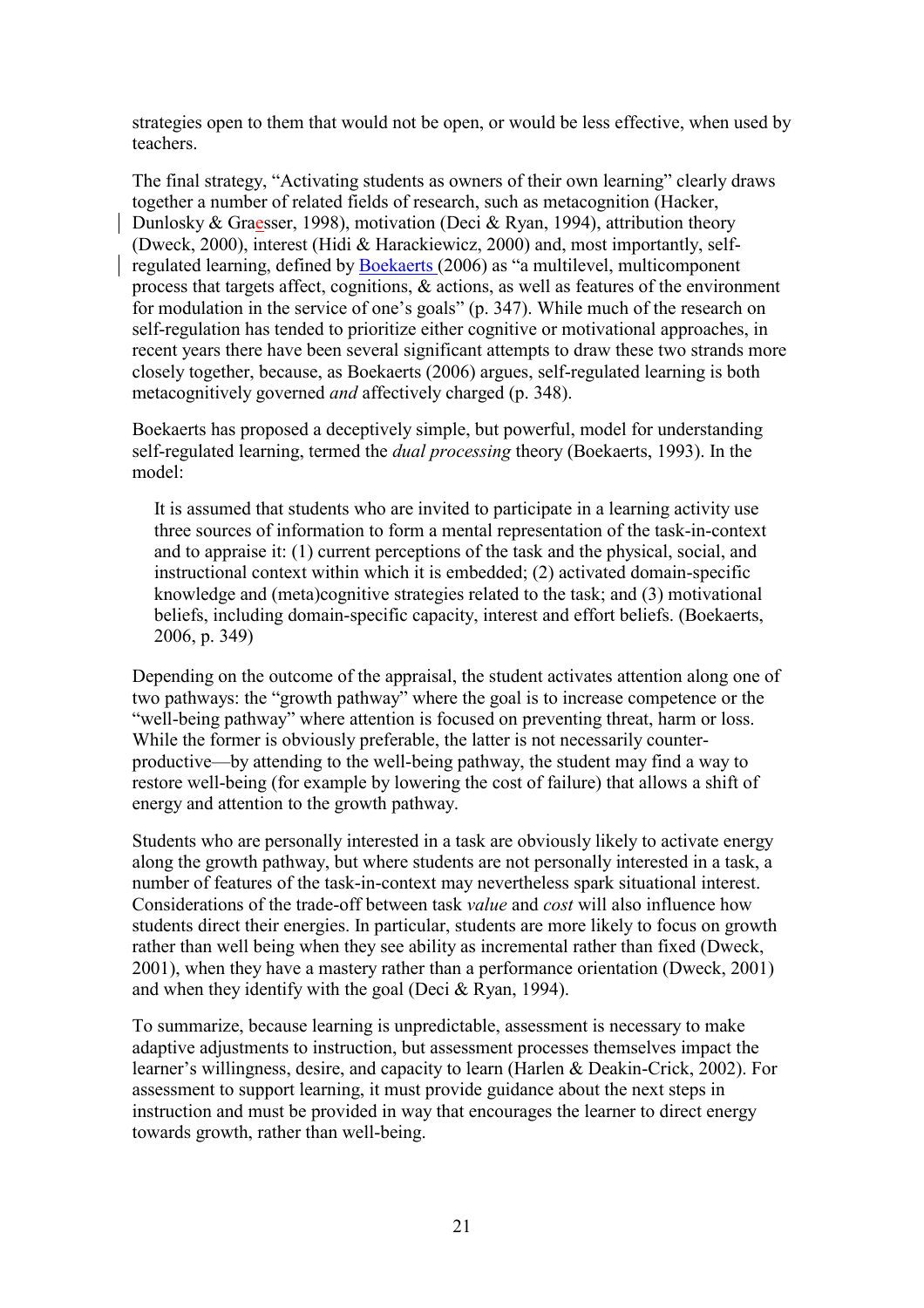### *Conclusion*

The idea that assessment can support learning is not a new idea. It is inconceivable that those involved in the earliest attempts to communicate ideas, skills, or practices to others did not realize that such attempts could not be guaranteed to be successful, and that effective instruction therefore required evaluation, and adjustment. However, it is only forty years since Benjamin Bloom first suggested that it might be useful or illuminative to examine these processes as assessment. At the time, Bloom indicated that such processes would be more effective if they were separated from the use of assessment to record the achievement of learners, but for the next twenty years, the dominant role of assessment was seen as the recording of student achievement, although there were a number of attempts to use evidence collected for the purpose of summarizing achievement in other ways, notably for the improvement of instruction. However, it was not until the late 1980s that the idea that classroom assessment practices could both afford *and* constrain student learning began to gain widespread acceptance; used appropriately assessment could substantially improve learning, but that most of the time, the impact of assessment practices was to limit, and even to reduce, student learning.

During the 1990s, a number of studies explored the idea that attention to assessment as an integral part of instruction could improve learning outcomes for students, and at the same time, attempts were made to connect classroom practice to related bodies of research, notably feedback, motivation, attribution, and self-regulated learning. For most of this time, the term "formative assessment" was not precisely defined, and, as a result, research studies on one aspect of the use of assessment to improve instruction were used as evidence supporting the efficacy of quite unrelated aspects. Partly in response to this, many authors stopped using the term "formative assessment" preferring instead the phrase "assessment for learning" although again its precise meaning was rarely defined, beyond the idea that assessment should be used during instruction to improve learning outcomes.

This paper has reviewed these developments, and described more recent attempts that have been made to theorize formative assessment and assessment for learning in a number of ways, specifically in terms of classroom strategies and practical techniques that teachers can use to improve the quality of evidence on which the instructional decisions they, and their students, make. While there remains much more work to be done to integrate research on assessment for learning with more fundamental research on instructional design, feedback, self-regulated learning, and motivation, there is now a strong body of theoretical and empirical work that suggests that integrating assessment with instruction may well have unprecedented power to increase student engagement and to improve learning outcomes.

### *References*

Allal, L., & Lopez, L. M. (2005). Formative assessment of learning: a review of publications in French. In J. Looney (Ed.), *Formative assessment: improving learning in secondary classrooms* (pp. 241-264). Paris, France: Organisation for Economic Cooperation and Development.

Ausubel, D. P. (1968). *Educational psychology: a cognitive view*. New York, NY: Holt, Rinehart & Winston.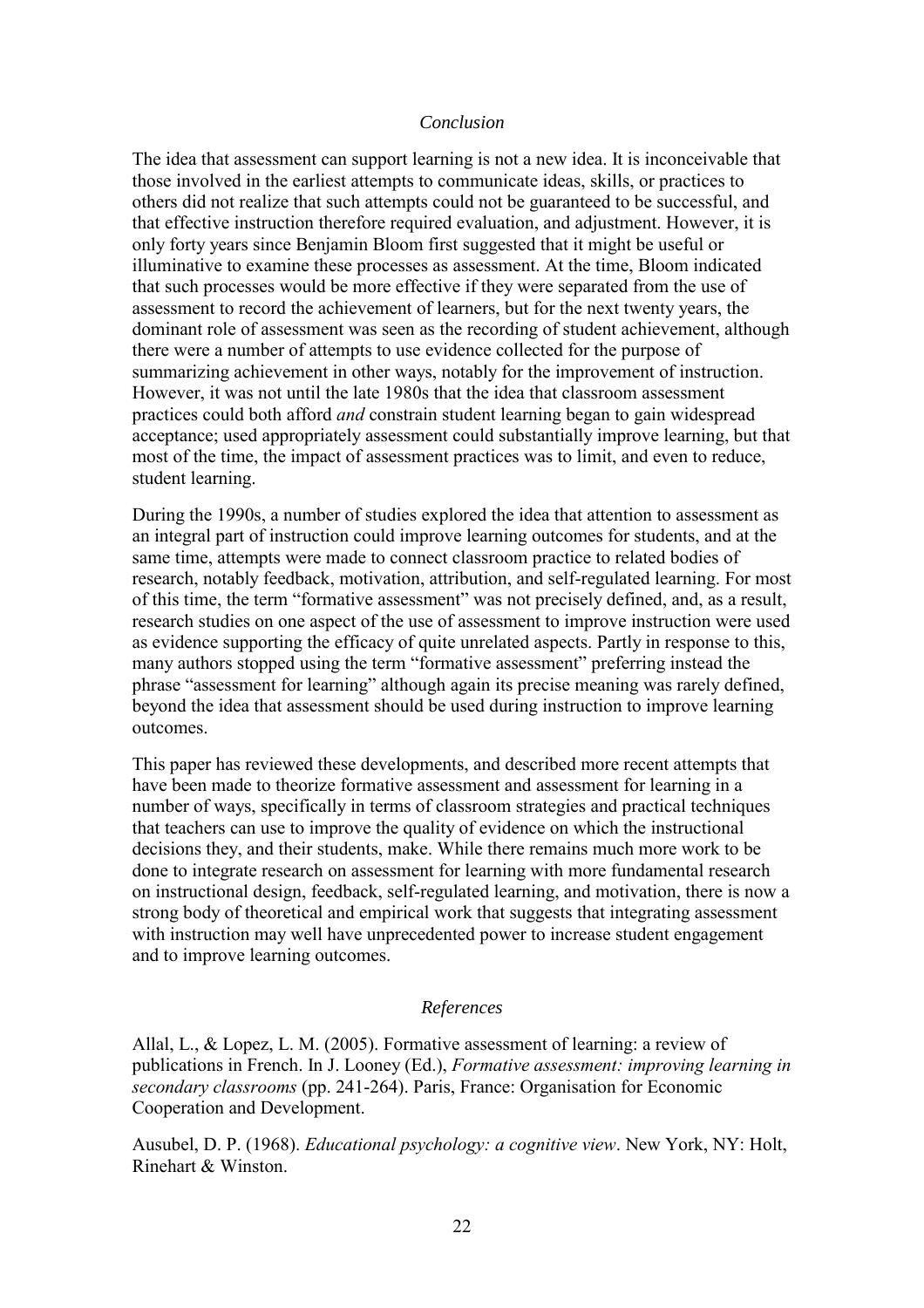Bangert-Drowns, R. L., Kulik, C.-L. C., Kulik, J. A., & Morgan, M. (1991). The instructional effect of feedback in test-like events. *Review of Educational Research,* **61**(2), 213-238.

Bangert-Drowns, R. L., Kulik, J. A., & Kulik, C.-L. C. (1991). Effects of frequent classroom testing. *Journal of Educational Research,* **85**(2), 89-99.

Bennett, R. E. (2009). *A critical look at the meaning and basis of formative assessment* (ETS RM-09-06). Princeton, NJ: Educational Testing Service.

Black, H. (1986). Assessment for learning. In D. L. Nuttall (Ed.), *Assessing Educational Achievement.* (pp. 7-18). London: Falmer Press.

Black, P., Harrison, C., Lee, C., Marshall, B., & Wiliam, D. (2004). Working inside the black box: assessment for learning in the classroom. *Phi Delta Kappan,* **86**(1), 8-21.

Black, P. J., & Wiliam, D. (1998a). Assessment and classroom learning. *Assessment in Education: Principles, Policy and Practice,* **5**(1), 7-74.

Black, P. J., & Wiliam, D. (1998b). Inside the black box: raising standards through classroom assessment. *Phi Delta Kappan,* **80**(2), 139-148.

Black, P. J., & Wiliam, D. (2009). Developing the theory of formative assessment. *Educational Assessment, Evaluation and Accountability,* **21**(1), 5-31.

Black, P., & Wiliam, D. (2011). Developing a theory of formative assessment. In J. Gardner (Ed.), *Assessment and learning* (2 ed.). London, UK: Sage.

Bloom, B. S. (1984a). The search for methods of instruction as effective as one-to-one tutoring. *Educational Leadership,* **41**(8), 4-17.

Bloom, B. S. (1984b). The 2-sigma problem: the search for methods of group instruction as effective as one-to-one tutoring. *Educational Researcher,* **13**(6), 4-16.

Boekaerts, M. (1993). Being concerned with well being and with learning. *Educational Psychologist,* **28**(2), 149-167.

Boekaerts, M. (2006). Self-regulation and effort investment. In K. A. Renninger & I. E. Sigel (Eds.), *Handbook of child psychology volume 4: child psychology in practice* (6 ed., pp. 345-377). New York, NY: Wiley.

Broadfoot, P. M., Daugherty, R., Gardner, J., Gipps, C. V., Harlen, W., James, M., & Stobart, G. (1999). *Assessment for learning: beyond the black box*. Cambridge, UK: University of Cambridge School of Education.

Broadfoot, P. M., Daugherty, R., Gardner, J., Harlen, W., James, M., & Stobart, G. (2002). *Assessment for learning: 10 principles*. Cambridge, UK: University of Cambridge School of Education.

Brookhart, S. M. (2004). Classroom assessment: tensions and intersections in theory and practice. *Teachers College Record,* **106**(3), 429-458.

Brookhart, S. M. (2007). Expanding views about formative classroom assessment: a review of the literature. In J. H. McMillan (Ed.), *Formative classroom assessment: theory into practice* (pp. 43-62). New York, NY: Teachers College Press.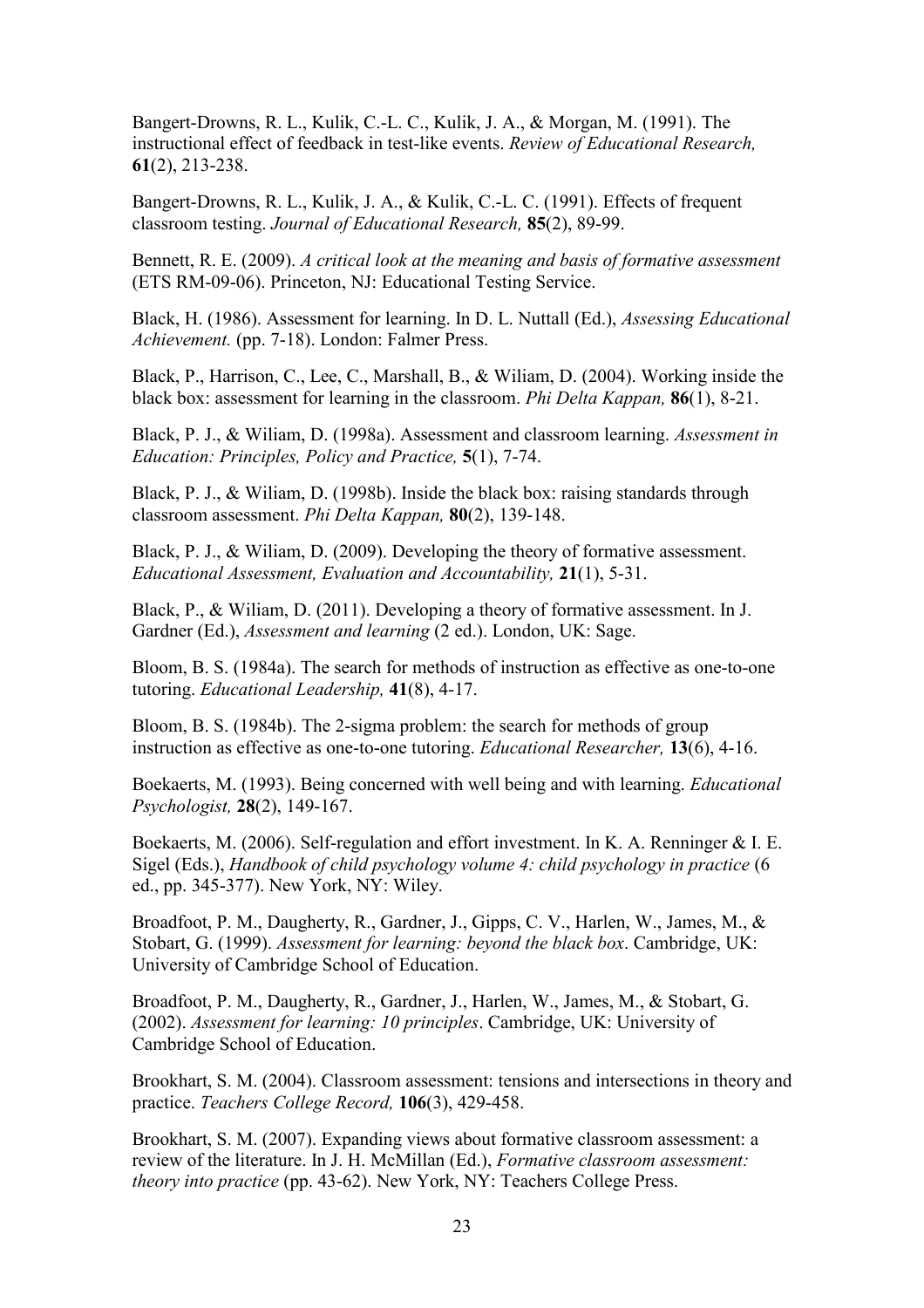Brophy, J. (1981). Teacher praise: a functional analysis. *Review of Educational Research,* **51**(1), 5-32.

Cowie, B., & Bell, B. (1999). A model of formative assessment in science education. *Assessment in Education: Principles Policy and Practice,* **6**(1), 32-42.

Crooks, T. J. (1988). The impact of classroom evaluation practices on students. *Review of Educational Research,* **58**(4), 438-481.

Deci, E. L., & Ryan, R. M. (1994). Promoting self-determined education. *Scandinavian Journal of Educational Research,* **38**(1), 3-14.

Dempster, F. N. (1991). Synthesis of research on reviews and tests. *Educational Leadership,* **48**(7), 71-76.

Dempster, F. N. (1992). Using tests to promote learning: a neglected classroom resource. *Journal of Research and Development in Education,* **25**(4), 213-217.

Dweck, C. S. (2000). *Self-theories: their role in motivation, personality and development*. Philadelphia, PA: Psychology Press.

Elshout-Mohr, M. (1994). Feedback in self-instruction. *European Education,* **26**(2), 58- 73.

Fuchs, L. S., & Fuchs, D. (1986). Effects of systematic formative evaluation—a metaanalysis. *Exceptional Children,* **53**(3), 199-208.

Guskey, T. R. (2010). Formative assessment: the contributions of Benjamin S. Bloom. In H. L. Andrade & G. J. Cizek (Eds.), Handbook of formative assessment (pp. 106- 124). New York, NY: Taylor & Francis.

Hacker, D. J., Dunlosky, J., & Graesser, A. C. (Eds.). (1998). Metacognition in educational theory *and practice*. Mahwah, NJ: Lawrence Erlbaum Associates.

Harlen, W., & Deakin-Crick, R. (2002). A systematic review of the impact of summative assessment and tests on students' motivation for learning. In EPPI-Centre (Ed.), *Research Evidence in Education Library* (1.1 ed., pp. 153). London, UK: University of London Institute of Education Social Science Research Unit.

Hattie, J. (1999, August 2). *Influences on student learning*. Retrieved August 25th, 2009, from

<http://www.education.auckland.ac.nz/uoa/education/staff/j.hattie/papers/influences.cfm>

Hattie, J., & Timperley, H. (2007). The power of feedback. *Review of Educational Research,* **77**(1), 81-112.

Hidi, S., & Harackiewicz, J. M. (2000). Motivating the academically unmotivated: a critical issue for the 21st century. *Review of Educational Research,* **70**(2), 151-179.

James, M. (1992, April) *Assessment for learning*. Paper presented at the Annual Conference of the Association for Supervision and Curriculum Development (Assembly session on 'Critique of Reforms in Assessment and Testing in Britain') held at New Orleans, LA.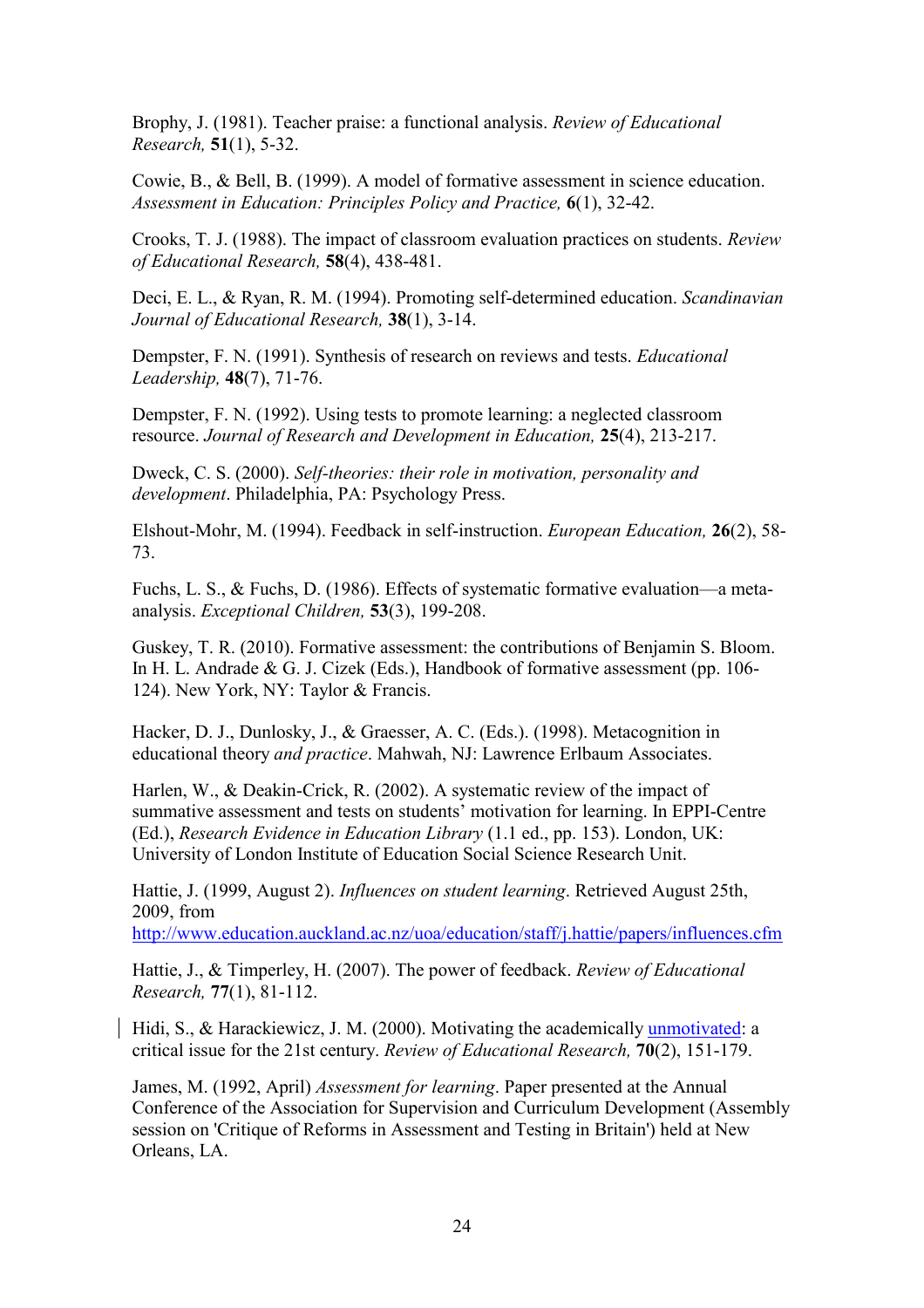Kahl, S. (2005, 21 September). Where in the world are formative tests? Right under your nose! *Education Week,* **25**(4)*,* 11.

Kluger, A. N., & DeNisi, A. (1996). The effects of feedback interventions on performance: a historical review, a meta-analysis, and a preliminary feedback intervention theory. *Psychological Bulletin,* **119**(2), 254-284.

Köller, O. (2005). Formative assessment in classrooms: a review of the empirical German literature. In J. Looney (Ed.), *Formative assessment: improving learning in secondary classrooms* (pp. 265-279). Paris, France: Organisation for Economic Cooperation and Development.

Lewis, C. C. (2002). *Lesson study: a handbook of teacher-led instructional change*. Philadelphia, PA: Research for Better Schools.

Looney, J. (Ed.). (2005). *Formative assessment: improving learning in secondary classrooms*. Paris, France: Organisation for Economic Cooperation and Development.

Meisels, S. J., Atkins-Burnett, S., Xue, Y., Bickel, D. D., & Son, S.-H. (2003). Creating a system of accountability: the impact of instructional assessment on elementary children's achievement test scores. *Education Policy Analysis Archives,* **11**(9).

Mitchell, R. (1992). *Testing for learning*. New York USA: Free Press Macmillan.

Natriello, G. (1987). The impact of evaluation processes on students. *Educational Psychologist,* **22**(2), 155-175.

Nyquist, J. B. (2003). *The benefits of reconstruing feedback as a larger system of formative assessment: a meta-analysis.* Unpublished Master of Science thesis, Vanderbilt University.

Parkhurst, H. (1922). *Education on the Dalton Plan*. London, UK: G. Bell and Sons, Ltd.

Perrenoud, P. (1998). From formative evaluation to a controlled regulation of learning. Towards a wider conceptual field. *Assessment in Education: Principles Policy and Practice,* **5**(1), 85-102.

Ramaprasad, A. (1983). On the definition of feedback. *Behavioural Science,* **28**(1), 4- 13.

Reiser, R. A. (1986). Instructional technology: a history. In R. M. Gagné (Ed.), *Instructional technology: foundations* (pp. 11-48). Hillsdale, NJ: Lawrence Erlbaum **Associates** 

Rheinberg, F. (1980). *Leistungsbewertung und lernmotivation [Achievement evaluation and learning motivation]*. Göttingen, Germany: Hogrefe.

Sadler, D. R. (1989). Formative assessment and the design of instructional systems. *Instructional Science,* **18**, 119-144.

Shepard, L. A., Hammerness, K., Darling-Hammond, L., Rust, F., Snowden, J. B., Gordon, E., Gutierrez, C., & Pacheco, A. (2005). Assessment. In L. Darling-Hammond